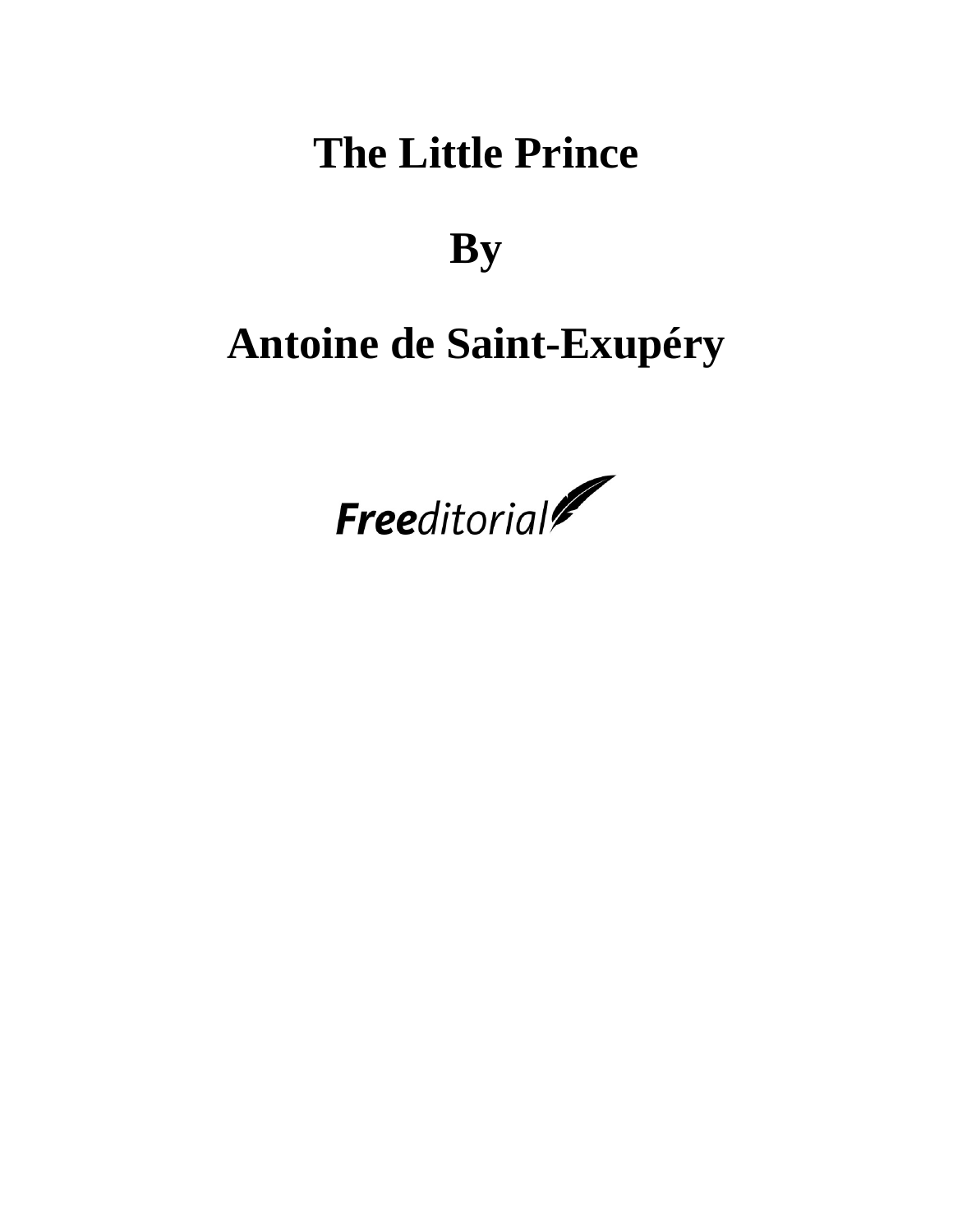#### TO LEON WERTH

I ask the indulgence of the children who may read this book for dedicating it to a grownup. I have a serious reason: he is the best friend I have in the world. I have another reason: this grown-up understands everything, even books about children. I have a third reason: he lives in France where he is hungry and cold. He needs cheering up. If all these reasons are not enough, I will dedicate the book to the child from whom this grown-up grew. All grown-ups were once children—although few of them remember it. And so I correct my dedication:

#### TO LEON WERTH WHEN HE WAS A LITTLE BOY

# **I**

Once when I was six years old I saw a magnificent picture in a book, called True Stories from Nature, about the primeval forest. It was a picture of a boa constrictor in the act of swallowing an animal. Here is a copy of the drawing.

In the book it said: "Boa constrictors swallow their prey whole, without chewing it. After that they are not able to move, and they sleep through the six months that they need for digestion."

I pondered deeply, then, over the adventures of the jungle. And after some work with a colored pencil I succeeded in making my first drawing. My Drawing Number One. It looked something like this:

I showed my masterpiece to the grown-ups, and asked them whether the drawing frightened them. But they answered: "Frighten? Why should any one be frightened by a hat?"

My drawing was not a picture of a hat. It was a picture of a boa constrictor digesting an elephant. But since the grown-ups were not able to understand it, I made another drawing: I drew the inside of a boa constrictor, so that the grown-ups could see it clearly. They always need to have things explained. My Drawing Number Two looked like this:



The grown-ups' response, this time, was to advise me to lay aside my drawings of boa constrictors, whether from the inside or the outside, and devote myself instead to geography, history, arithmetic, and grammar. That is why, at the age of six, I gave up what might have been a magnificent career as a painter. I had been disheartened by the failure of my Drawing Number One and my Drawing Number Two. Grown-ups never understand anything by themselves, and it is tiresome for children to be always and forever explaining things to them.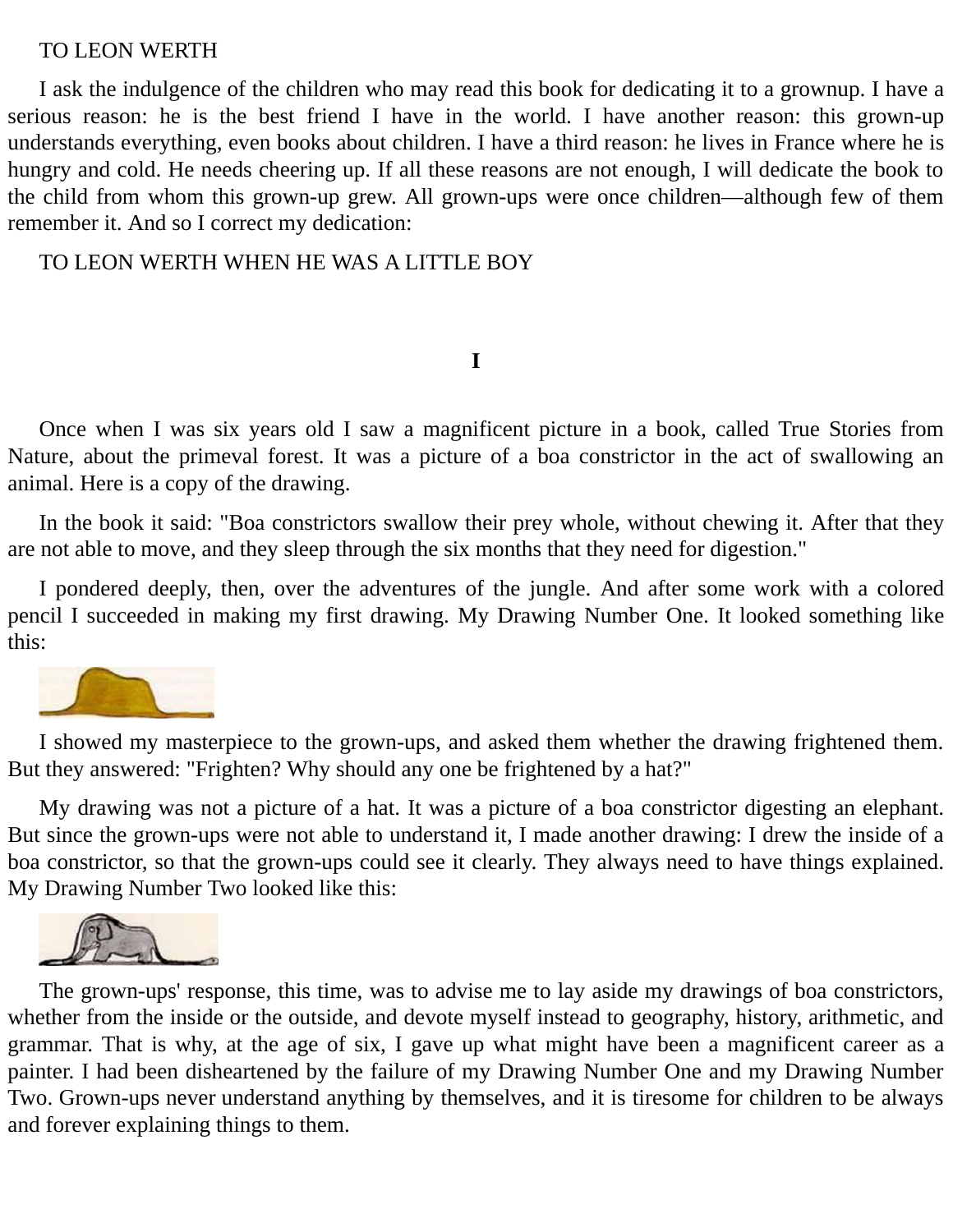

So then I chose another profession, and learned to pilot airplanes. I have flown a little over all parts of the world; and it is true that geography has been very useful to me. At a glance I can distinguish China from Arizona. If one gets lost in the night, such knowledge is valuable.

In the course of this life I have had a great many encounters with a great many people who have been concerned with matters of consequence. I have lived a great deal among grown-ups. I have seen them intimately, close at hand. And that hasn't much improved my opinion of them.

Whenever I met one of them who seemed to me at all clear-sighted, I tried the experiment of showing him my Drawing Number One, which I have always kept. I would try to find out, so, if this was a person of true understanding. But, whoever it was, he, or she, would always say:

"That is a hat."

Then I would never talk to that person about boa constrictors, or primeval forests, or stars. I would bring myself down to his level. I would talk to him about bridge, and golf, and politics, and neckties. And the grown-up would be greatly pleased to have met such a sensible man.

# **II**

So I lived my life alone, without anyone that I could really talk to, until I had an accident with my plane in the Desert of Sahara, six years ago. Something was broken in my engine. And as I had with me neither a mechanic nor any passengers, I set myself to attempt the difficult repairs all alone. It was a question of life or death for me: I had scarcely enough drinking water to last a week.

The first night, then, I went to sleep on the sand, a thousand miles from any human habitation. I was more isolated than a shipwrecked sailor on a raft in the middle of the ocean. Thus you can imagine my amazement, at sunrise, when I was awakened by an odd little voice. It said:

"If you please—draw me a sheep!"

"What!"

"Draw me a sheep!"

I jumped to my feet, completely thunderstruck. I blinked my eyes hard. I looked carefully all around me. And I saw a most extraordinary small person, who stood there examining me with great seriousness. Here you may see the best portrait that, later, I was able to make of him. But my drawing is certainly very much less charming than its model.

That, however, is not my fault. The grown-ups discouraged me in my painter's career when I was six years old, and I never learned to draw anything, except boas from the outside and boas from the inside.

Now I stared at this sudden apparition with my eyes fairly starting out of my head in astonishment.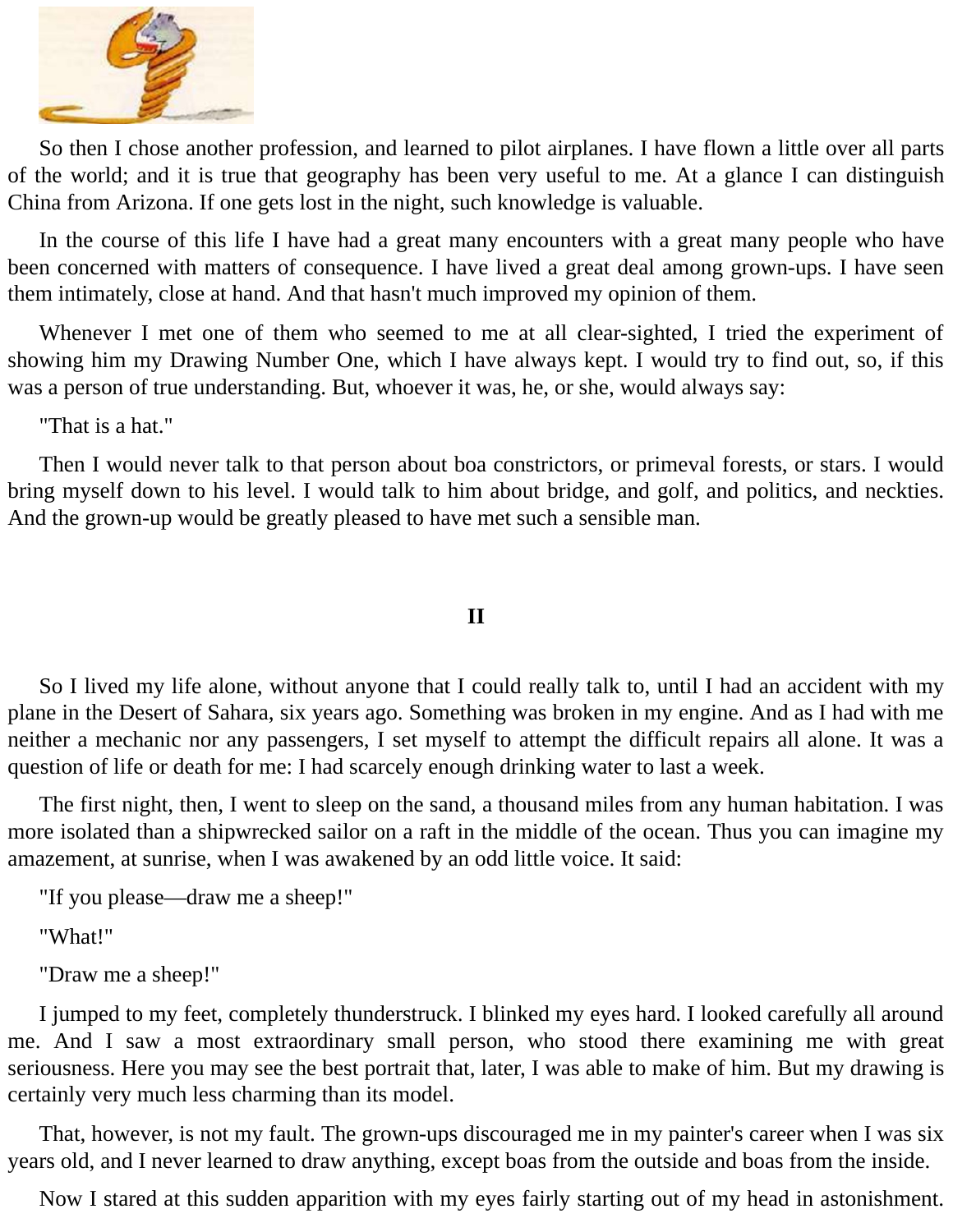Remember, I had crashed in the desert a thousand miles from any inhabited region. And yet my little man seemed neither to be straying uncertainly among the sands, nor to be fainting from fatigue or hunger or thirst or fear. Nothing about him gave any suggestion of a child lost in the middle of the desert, a thousand miles from any human habitation. When at last I was able to speak, I said to him:

"But—what are you doing here?"

And in answer he repeated, very slowly, as if he were speaking of a matter of great consequence:

"If you please—draw me a sheep ..."

When a mystery is too overpowering, one dare not disobey. Absurd as it might seem to me, a thousand miles from any human habitation and in danger of death, I took out of my pocket a sheet of paper and my fountain-pen. But then I remembered how my studies had been concentrated on geography, history, arithmetic and grammar, and I told the little chap (a little crossly, too) that I did not know how to draw. He answered me:

"That doesn't matter. Draw me a sheep ..."

But I had never drawn a sheep. So I drew for him one of the two pictures I had drawn so often. It was that of the boa constrictor from the outside. And I was astounded to hear the little fellow greet it with,

"No, no, no! I do not want an elephant inside a boa constrictor. A boa constrictor is a very dangerous creature, and an elephant is very cumbersome. Where I live, everything is very small. What I need is a sheep. Draw me a sheep."

So then I made a drawing.

He looked at it carefully, then he said:

No. This sheep is already very sickly. Make me another.

So I made another drawing.



My friend smiled gently and indulgently.

You see yourself," he said, "that this is not a sheep. This is a ram. It has horns.

So then I did my drawing over once more.



But it was rejected too, just like the others.

"This one is too old. I want a sheep that will live a long time."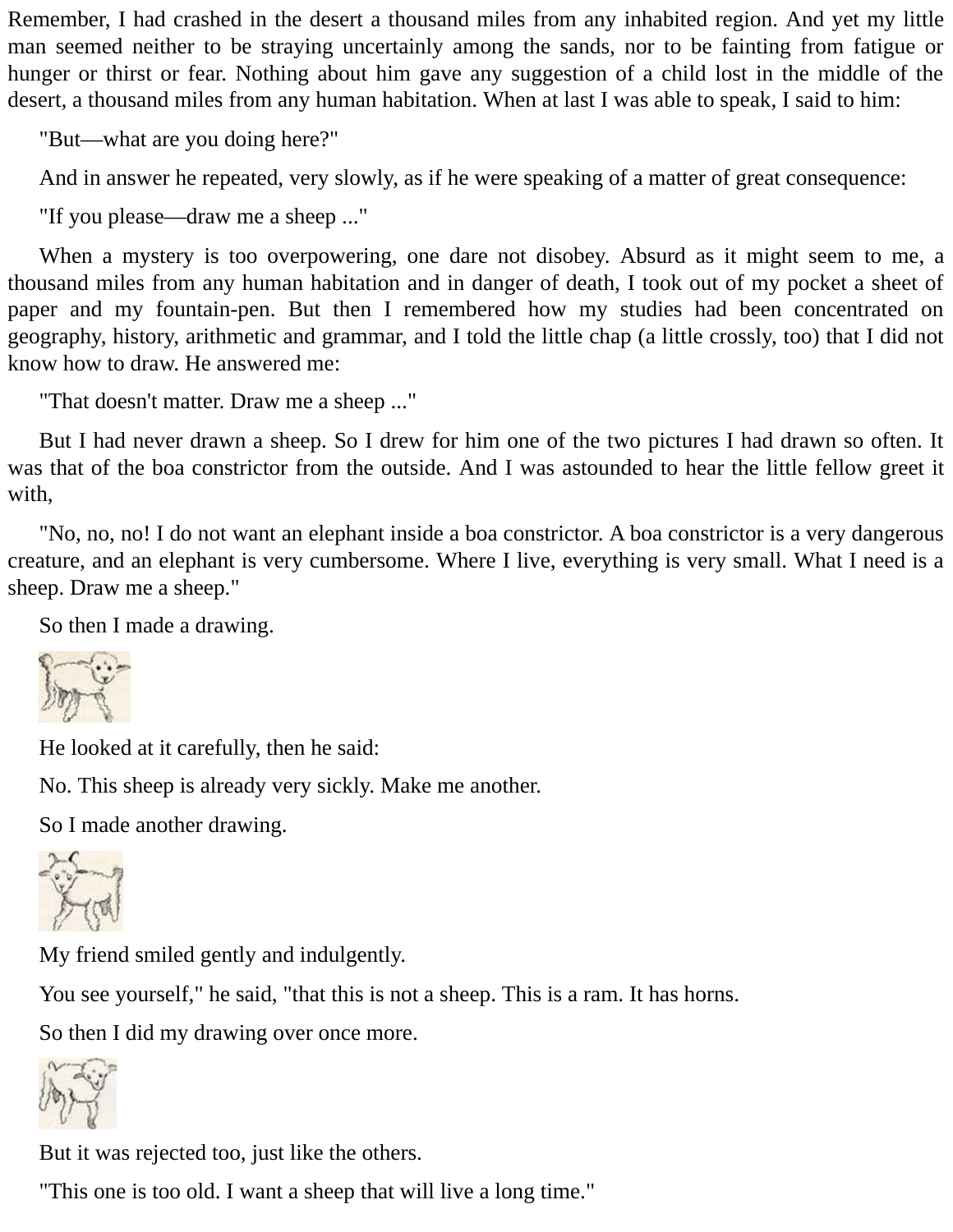By this time my patience was exhausted, because I was in a hurry to start taking my engine apart. So I tossed off this drawing.

$$
\begin{array}{|c|} \hline \cdots \\ \hline \end{array}
$$

And I threw out an explanation with it.

"This is only his box. The sheep you asked for is inside."

I was very surprised to see a light break over the face of my young judge:

"That is exactly the way I wanted it! Do you think that this sheep will have to have a great deal of grass?" "Why?"

"Because where I live everything is very small..."

"There will surely be enough grass for him," I said. "It is a very small sheep that I have given you."

He bent his head over the drawing.

"Not so small that—Look! He has gone to sleep . . ."

And that is how I made the acquaintance of the little prince.

# **III**

It took me a long time to learn where he came from. The little prince, who asked me so many questions, never seemed to hear the ones I asked him. It was from words dropped by chance that, little by little, everything was revealed to me.

The first time he saw my airplane, for instance (I shall not draw my airplane; that would be much too complicated for me), he asked me:

"What is that object?"

"That is not an object. It flies. It is an airplane. It is my airplane." And I was proud to have him learn that I could fly. He cried out, then:

"What! You dropped down from the sky?" "Yes," I answered, modestly. "Oh! That is funny!"

And the little prince broke into a lovely peal of laughter, which irritated me very much. I like my misfortunes to be taken seriously.

Then he added:

"So you, too, come from the sky! Which is your planet?"

At that moment I caught a gleam of light in the impenetrable mystery of his presence; and I demanded, abruptly:

"Do you come from another planet?"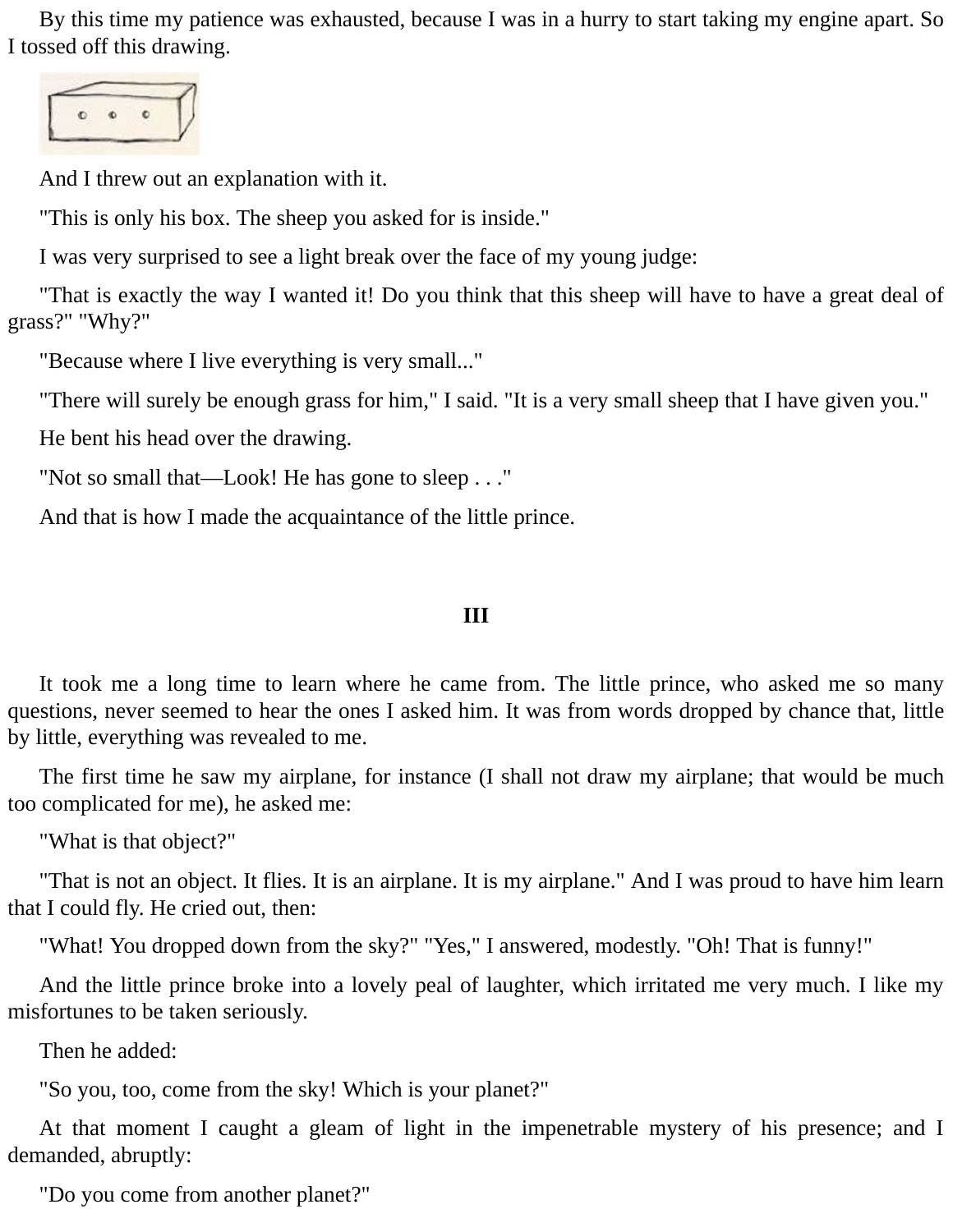But he did not reply. He tossed his head gently, without taking his eyes from my plane: "It is true that on that you can't have come from very far away ..."

And he sank into a reverie, which lasted a long time. Then, taking my sheep out of his pocket, he buried himself in the contemplation of his treasure.

You can imagine how my curiosity was aroused by this half-confidence about the "other planets." I made a great effort, therefore, to find out more on this subject.

"My little man, where do you come from? What is this 'where I live,' of which you speak? Where do you want to take your sheep?"

After a reflective silence he answered:

"The thing that is so good about the box you have given me is that at night he can use it as his house."

"That is so. And if you are good I will give you a string, too, so that you can tie him during the day, and a post to tie him to."

But the little prince seemed shocked by this offer: "Tie him! What a queer idea!"

"But if you don't tie him," I said, "he will wander off somewhere, and get lost."

My friend broke into another peal of laughter:

"But where do you think he would go?"

"Anywhere. Straight ahead of him."

Then the little prince said, earnestly:

"That doesn't matter. Where I live, everything is so small!"

And, with perhaps a hint of sadness, he added:

"Straight ahead of him, nobody can go very far . . ."

#### **IV**

I had thus learned a second fact of great importance: this was that the planet the little prince came from was scarcely any larger than a house!

But that did not really surprise me much. I knew very well that in addition to the great planets—such as the Earth, Jupiter, Mars, Venus—to which we have given names, there are also hundreds of others, some of which are so small that one has a hard time seeing them through the telescope. When an astronomer discovers one of these he does not give it a name, but only a number. He might call it, for example, "Asteroid 325."

I have serious reason to believe that the planet from which the little prince came is the asteroid known as B-612.

This asteroid has only once been seen through the telescope. That was by a Turkish astronomer, in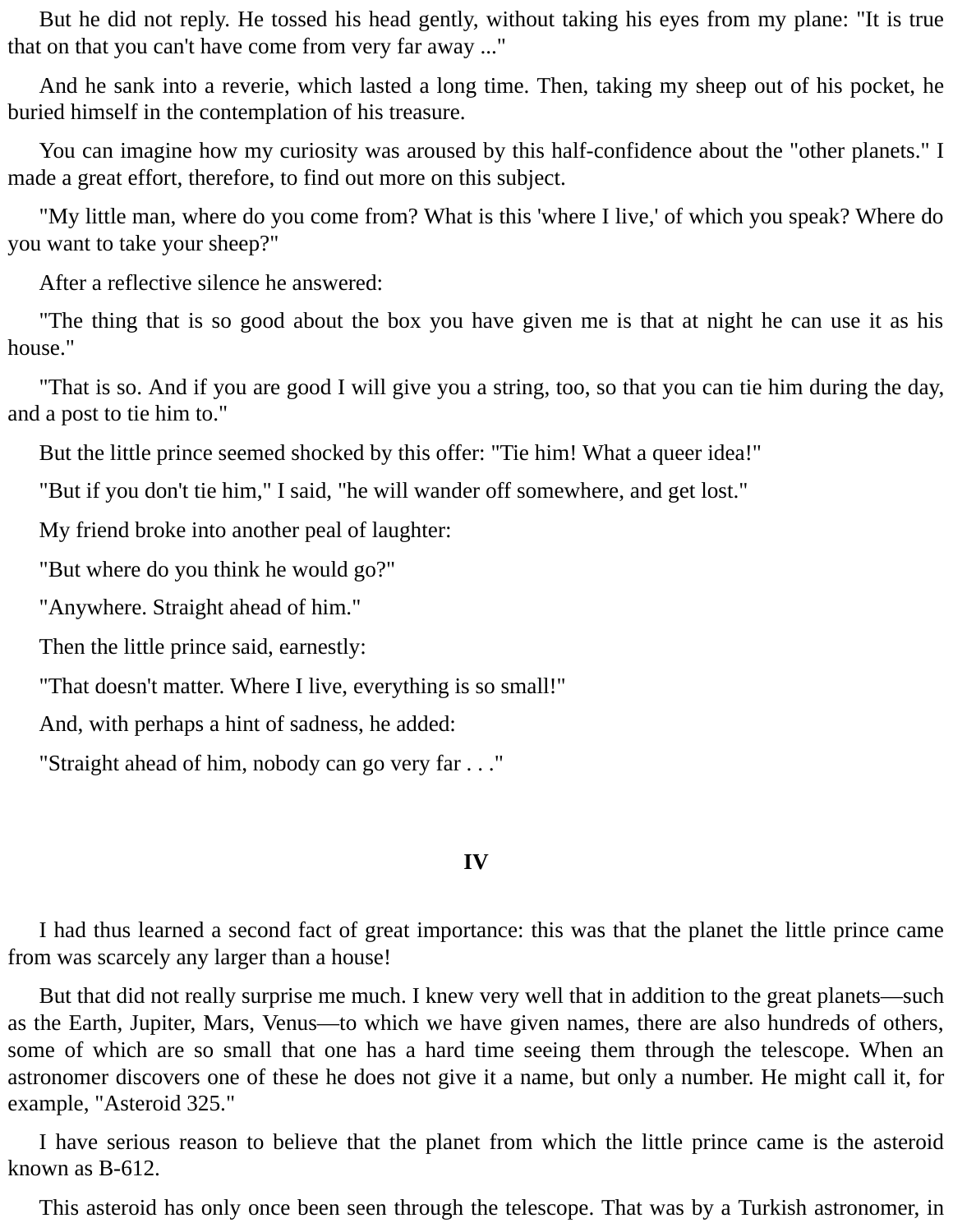1909.

On making his discovery, the astronomer had presented it to the International Astronomical Congress, in a great demonstration. But he was in Turkish costume, and so nobody would believe what he said.

Grown-ups are like that. . .

Fortunately, however, for the reputation of Asteroid B-612, a Turkish dictator made a law that his subjects, under pain of death, should change to European costume. So in 1920 the astronomer gave his demonstration all over again, dressed with impressive style and elegance. And this time everybody accepted his report.

If I have told you these details about the asteroid, and made a note of its number for you, it is on account of the grown-ups and their ways. When you tell them that you have made a new friend, they never ask you any questions about essential matters. They never say to you, "What does his voice sound like? What games does he love best? Does he collect butterflies?" Instead, they demand: "How old is he? How many brothers has he? How much does he weigh? How much money does his father make?" Only from these figures do they think they have learned anything about him.

If you were to say to the grown-ups: "I saw a beautiful house made of rosy brick, with geraniums in the windows and doves on the roof," they would not be able to get any idea of that house at all. You would have to say to them: "I saw a house that cost \$20,000." Then they would exclaim: "Oh, what a pretty house that is!"

Just so, you might say to them: "The proof that the little prince existed is that he was charming, that he laughed, and that he was looking for a sheep. If anybody wants a sheep, that is a proof that he exists." And what good would it do to tell them that? They would shrug their shoulders, and treat you like a child. But if you said to them: "The planet he came from is Asteroid B-612," then they would be convinced, and leave you in peace from their questions.

They are like that. One must not hold it against them. Children should always show great forbearance toward grown-up people.

But certainly, for us who understand life, figures are a matter of indifference. I should have liked to begin this story in the fashion of the fairy-tales. I should have like to say: "Once upon a time there was a little prince who lived on a planet that was scarcely any bigger than himself, and who had need of a sheep ..."

To those who understand life, that would have given a much greater air of truth to my story.

For I do not want any one to read my book carelessly. I have suffered too much grief in setting down these memories. Six years have already passed since my friend went away from me, with his sheep. If I try to describe him here, it is to make sure that I shall not forget him. To forget a friend is sad. Not every one has had a friend. And if I forget him, I may become like the grown-ups who are no longer interested in anything but figures . . .

It is for that purpose, again, that I have bought a box of paints and some pencils. It is hard to take up drawing again at my age, when I have never made any pictures except those of the boa constrictor from the outside and the boa constrictor from the inside, since I was six. I shall certainly try to make my portraits as true to life as possible. But I am not at all sure of success. One drawing goes along all right,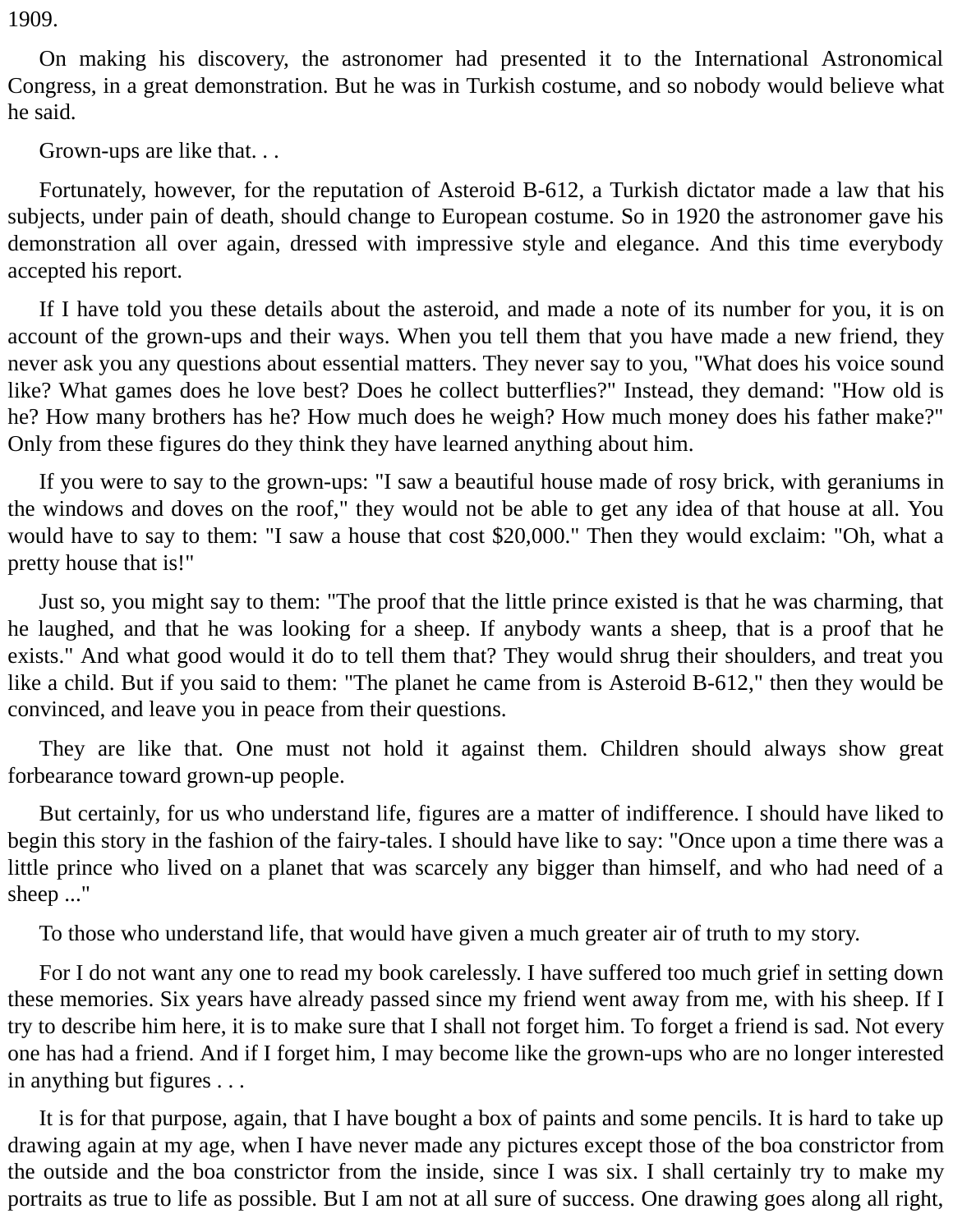and another has no resemblance to its subject. I make some errors, too, in the little prince's height: in one place he is too tall and in another too short. And I feel some doubts about the color of his costume. So I fumble along as best I can, now good, now bad, and I hope generally fair-to-middling.

In certain more important details I shall make mistakes, also. But that is something that will not be my fault. My friend never explained anything to me. He thought, perhaps, that I was like himself. But I, alas, do not know how to see sheep through the walls of boxes. Perhaps I am a little like the grown-ups. I have had to grow old.

### **V**

As each day passed I would learn, in our talk, something about the little prince's planet, his departure from it, his journey. The information would come very slowly, as it might chance to fall from his thoughts. It was in this way that I heard, on the third day, about the catastrophe of the baobabs.

This time, once more, I had the sheep to thank for it. For the little prince asked me abruptly—as if seized by a grave doubt—"It is true, isn't it, that sheep eat little bushes?"

"Yes, that is true."

"Ah! Iam glad!"

I did not understand why it was so important that sheep should eat little bushes. But the little prince added: "Then it follows that they also eat baobabs?"

I pointed out to the little prince that baobabs were not little bushes, but, on the contrary, trees as big as castles; and that even if he took a whole herd of elephants away with him, the herd would not eat up one single baobab.

The idea of the herd of elephants made the little prince laugh. "We would have to put them one on top of the other," he said.

But he made a wise comment:

"Before they grow so big, the baobabs start out by being little."

"That is strictly correct," I said. "But why do you want the sheep to eat the little baobabs?"

He answered me at once, "Oh, come, come!", as if he were speaking of something that was selfevident. And I was obliged to make a great mental effort to solve this problem, without any assistance.

Indeed, as I learned, there were on the planet where the little prince lived—as on all planets—good plants and bad plants. In consequence, there were good seeds from good plants, and bad seeds from bad plants. But seeds are invisible. They sleep deep in the heart of the earth's darkness, until some one among them is seized with the desire to awaken. Then this little seed will stretch itself and begin timidly at first—to push a charming little sprig inoffensively upward toward the sun. If it is only a sprout of radish or the sprig of a rose-bush, one would let it grow wherever it might wish. But when it is a bad plant, one must destroy it as soon as possible, the very first instant that one recognizes it.

Now there were some terrible seeds on the planet that was the home of the little prince; and these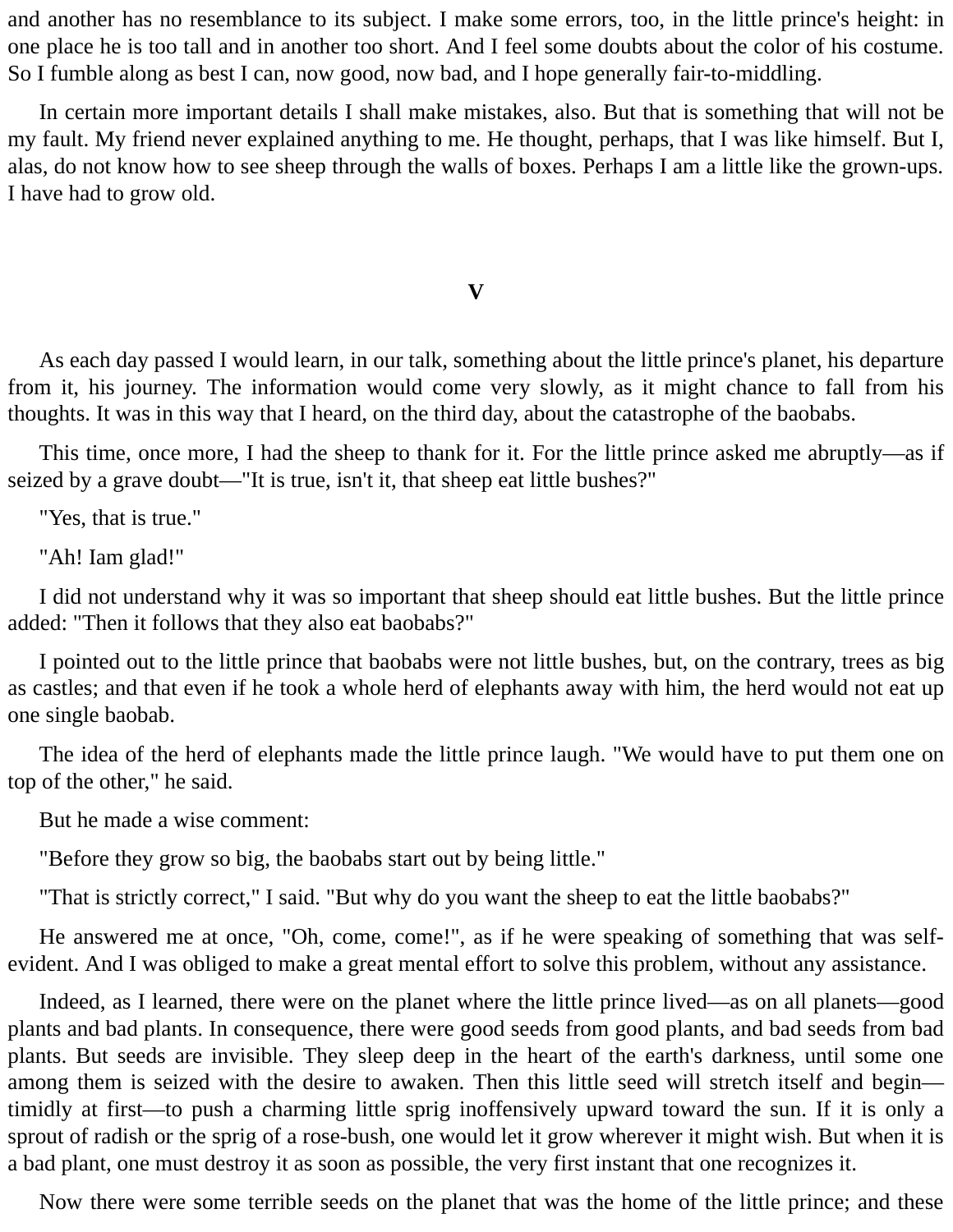were the seeds of the baobab. The soil of that planet was infested with them. A baobab is something you will never, never be able to get rid of if you attend to it too late. It spreads over the entire planet. It bores clear through it with its roots. And if the planet is too small, and the baobabs are too many, they split it in pieces . . .

"It is a question of discipline," the little prince said to me later on. "When you've finished your own toilet in the morning, then it is time to attend to the toilet of your planet, just so, with the greatest care. You must see to it that you pull up regularly all the baobabs, at the very first moment when they can be distinguished from the rosebushes which they resemble so closely in their earliest youth. It is very tedious work," the little prince added, "but very easy."

And one day he said to me: "You ought to make a beautiful drawing, so that the children where you live can see exactly how all this is. That would be very useful to them if they were to travel some day. Sometimes," he added, "there is no harm in putting off a piece of work until another day. But when it is a matter of baobabs, that always means a catastrophe. I knew a planet that was inhabited by a lazy man. He neglected three little bushes ..."

So, as the little prince described it to me, I have made a drawing of that planet. I do not much like to take the tone of a moralist. But the danger of the baobabs is so little understood, and such considerable risks would be run by anyone who might get lost on an asteroid, that for once I am breaking through my reserve. "Children," I say plainly, "watch out for the baobabs!"

My friends, like myself, have been skirting this danger for a long time, without ever knowing it; and so it is for them that I have worked so hard over this drawing. The lesson which I pass on by this means is worth all the trouble it has cost me.

Perhaps you will ask me, "Why are there no other drawing in this book as magnificent and impressive as this drawing of the baobabs?"

The reply is simple. I have tried. But with the others I have not been successful. When I made the drawing of the baobabs I was carried beyond myself by the inspiring force of urgent necessity.

#### **VI**

Oh, little prince! Bit by bit I came to understand the secrets of your sad little life . . . For a long time you had found your only entertainment in the quiet pleasure of looking at the sunset. I learned that new detail on the morning of the fourth day, when you said to me:

"I am very fond of sunsets. Come, let us go look at a sunset now."

"But we must wait," I said.

"Wait? For what?"

"For the sunset. We must wait until it is time."

At first you seemed to be very much surprised. And then you laughed to yourself. You said to me: "I am always thinking that I am at home!"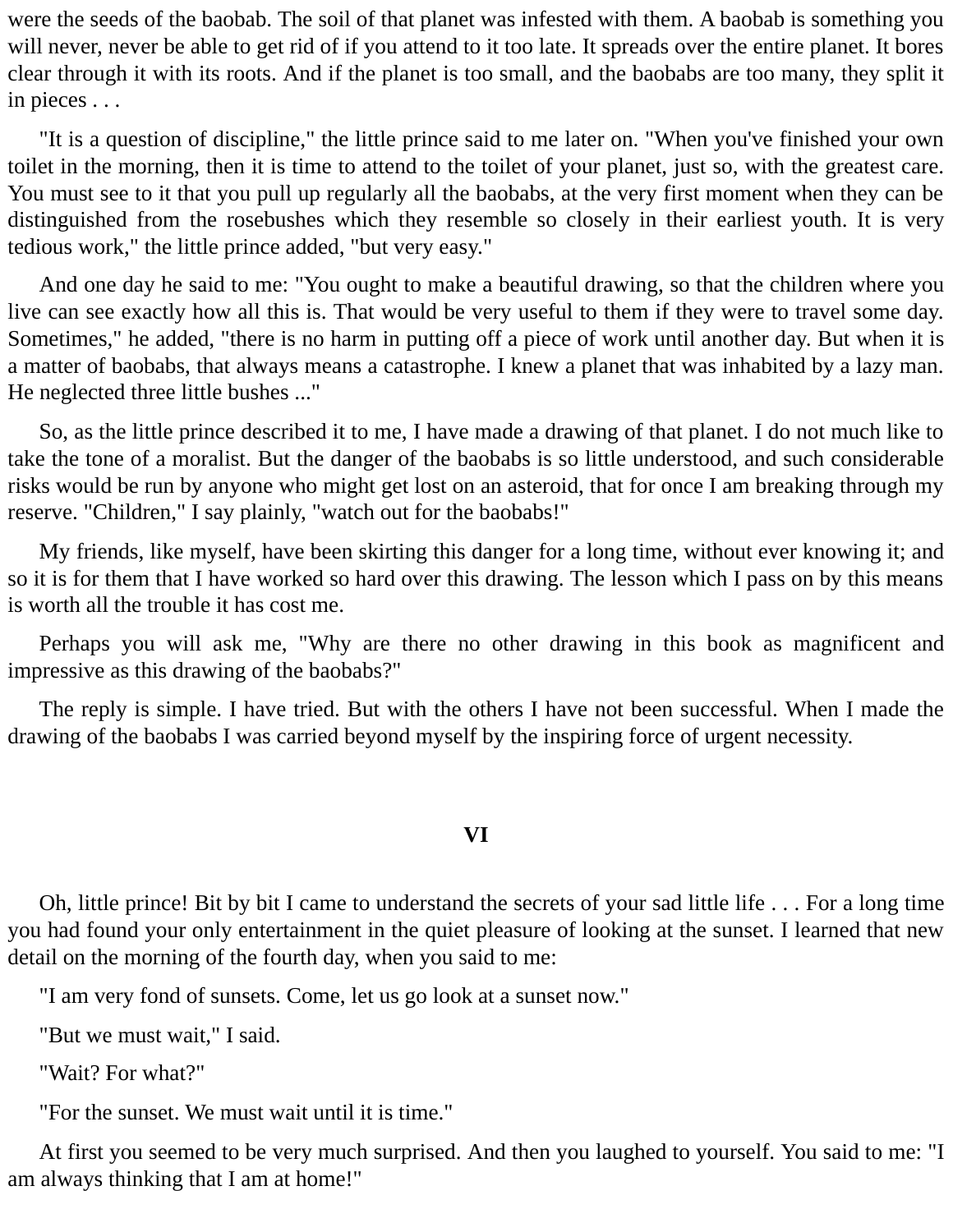Just so. Everybody knows that when it is noon in the United States the sun is setting over France.

If you could fly to France in one minute, you could go straight into the sunset, right from noon. Unfortunately, France is too far away for that. But on your tiny planet, my little prince, all you need do is move your chair a few steps. You can see the day end and the twilight falling whenever you like . . .

"One day," you said to me, "I saw the sunset forty-four times!"

And a little later you added:

"You know-one loves the sunset, when one is so sad . . ."

"Were you so sad, then?" I asked, "on the day of the forty-four sunsets?"

But the little prince made no reply.

# **VII**

On the fifth day-again, as always, it was thanks to the sheep-the secret of the little prince's life was revealed to me. Abruptly, without anything to lead up to it, and as if the question had been born of long and silent meditation on his problem, he demanded:

"A sheep—if it eats little bushes, does it eat flowers, too?"

"A sheep," I answered, "eats anything it finds in its reach."

"Even flowers that have thorns?"

"Yes, even flowers that have thorns."

"Then the thorns—what use are they?"

I did not know. At that moment I was very busy trying to unscrew a bolt that had got stuck in my engine. I was very much worried, for it was becoming clear to me that the breakdown of my plane was extremely serious. And I had so little drinking-water left that I had to fear for the worst.

"The thorns—what use are they?"

The little prince never let go of a question, once he had asked it. As for me, I was upset over that bolt. And I answered with the first thing that came into my head:

"The thorns are of no use at all. Flowers have thorns just for spite!"

"Oh!"

There was a moment of complete silence. Then the little prince flashed back at me, with a kind of resentfulness:

"I don't believe you! Flowers are weak creatures. They are naive. They reassure themselves as best they can. They believe that their thorns are terrible weapons ..."

I did not answer. At that instant I was saying to myself: "If this bolt still won't turn, I am going to knock it out with the hammer." Again the little prince disturbed my thoughts: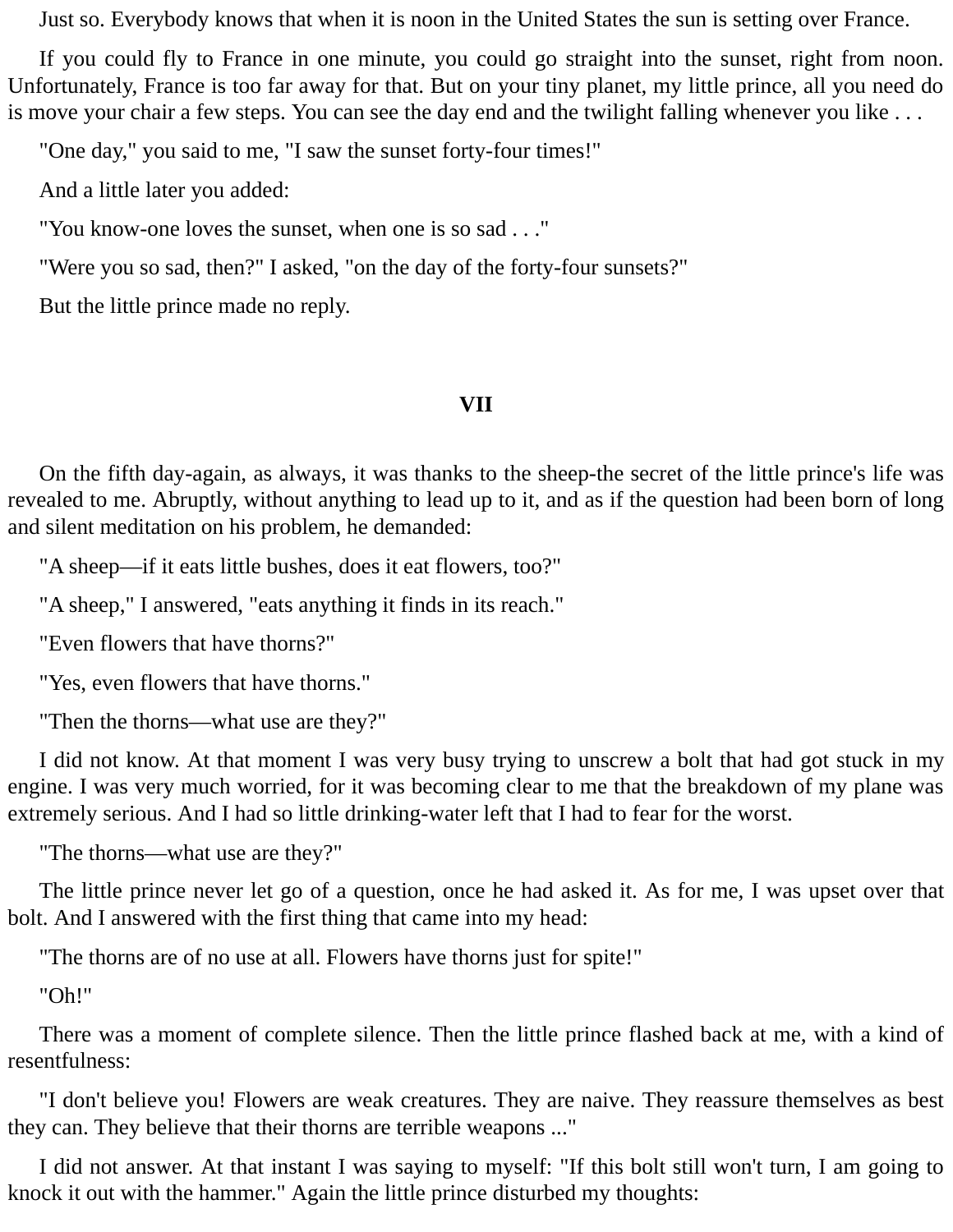"And you actually believe that the flowers-"

"Oh, no!" I cried. "No, no, no! I don't believe anything. I answered you with the first thing that came into my head. Don't you see—I am very busy with matters of consequence!"

He stared at me, thunderstruck.

"Matters of consequence!"

He looked at me there, with my hammer in my hand, my fingers black with engine-grease, bending down over an object which seemed to him extremely ugly . . .

"You talk just like the grown-ups!"

That made me a little ashamed. But he went on, relentlessly: "You mix everything up together . . . You confuse everything ..." He was really very angry. He tossed his golden curls in the breeze.

"1 know a planet where there is a certain red-faced gentleman. He has never smelled a flower. He has never looked at a star. He has never loved any one. He has never done anything in his life but add up figures. And all day he says over and over, just like you: 'I am busy with matters of consequence!' And that makes him swell up with pride. But he is not a man-he is a mushroom!"

"A what?"

"A mushroom!"

The little prince was now white with rage.

"The flowers have been growing thorns for millions of years. For millions of years the sheep have been eating them just the same. And is it not a matter of consequence to try to understand why the flowers go to so much trouble to grow thorns which are never of any use to them? Is the warfare between the sheep and the flowers not important? Is this not of more consequence than a fat red-faced gentleman's sums? And if I know—I, myself—one flower which is unique in the world, which grows nowhere but on my planet, but which one little sheep can destroy in a single bite some morning, without even noticing what he is doing-Oh! You think that is not important!"

His face turned from white to red as he continued:

"If some one loves a flower, of which just one single blossom grows in all the millions and millions of stars, it is enough to make him happy just to look at the stars. He can say to himself, 'Somewhere, my flower is there . . .' But if the sheep eats the flower, in one moment all his stars will be darkened . . . And you think that is not important!"

He could not say anything more. His words were choked by sobbing.

The night had fallen. I had let my tools drop from my hands. Of what moment now was my hammer, my bolt, or thirst, or death? On one star, one planet, my planet, the Earth, there was a little prince to be comforted. I took him in my arms, and rocked him. I said to him:

"The flower that you love is not in danger. I will draw you a muzzle for your sheep. I will draw you a railing to put around your flower. I will—"

I did not know what to say to him. I felt awkward and blundering. I did not know how I could reach him, where I could overtake him and go on hand in hand with him once more.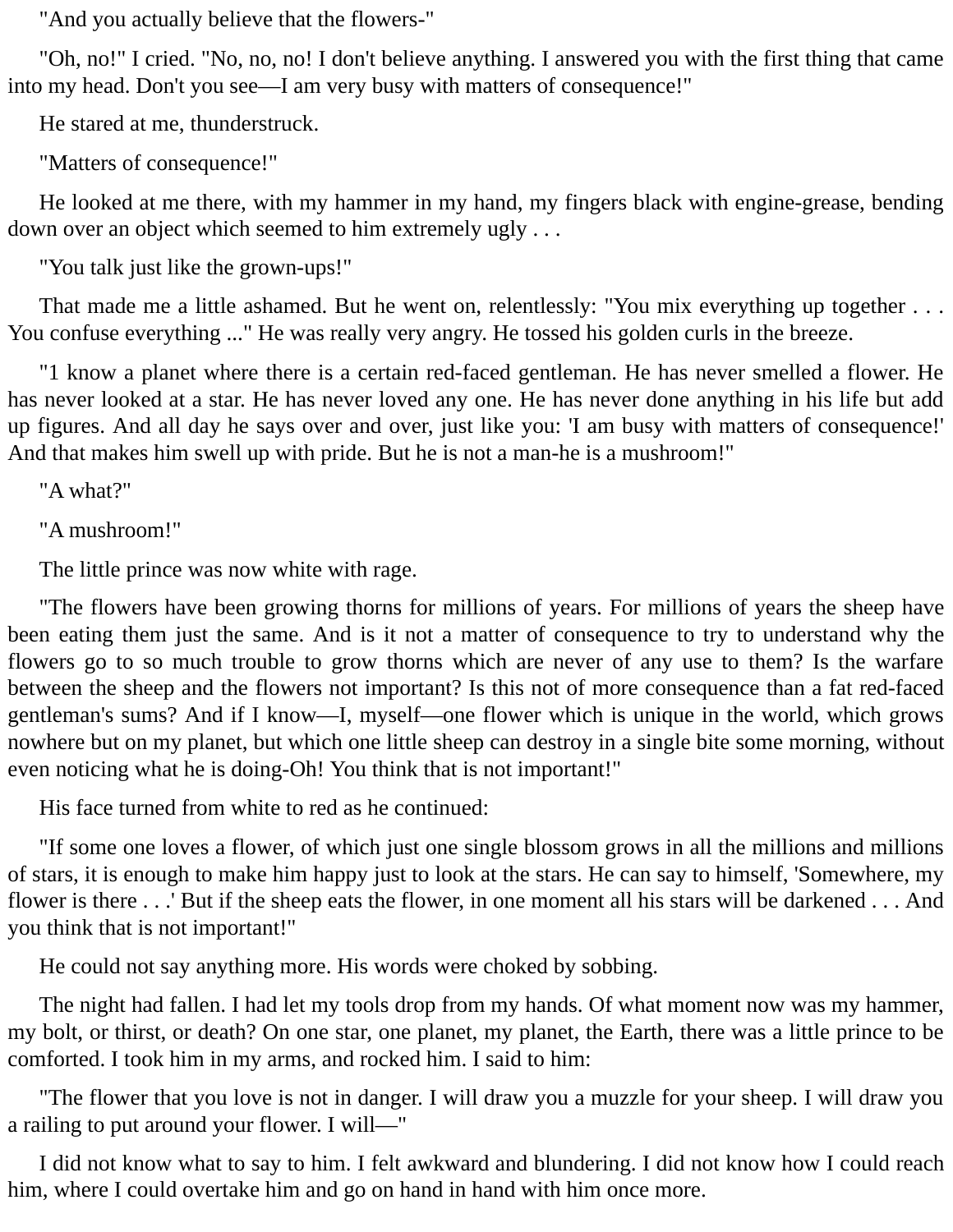It is such a secret place, the land of tears.

#### **VIII**

I soon learned to know this flower better. On the little prince's planet the flowers had always been very simple. They had only one ring of petals; they took up no room at all; they were a trouble to nobody. One morning they would appear in the grass, and by night they would have faded peacefully away. But one day, from a seed blown from no one knew where, a new flower had come up; and the little prince had watched very closely over this small sprout which was not like any other small sprouts on his planet. It might, you see, have been a new kind of baobab.

The shrub soon stopped growing, and began to get ready to produce a flower. The little prince, who was present at the first appearance of a huge bud, felt at once that some sort of miraculous apparition must emerge from it. But the flower was not satisfied to complete the preparations for her beauty in the shelter of her green chamber. She chose her colors with the greatest care. She dressed herself slowly. She adjusted her petals one by one. She did not wish to go out into the world all rumpled, like the field poppies. It was only in the full radiance of her beauty that she wished to appear. Oh, yes! She was a coquettish creature! And her mysterious adornment lasted for days and days.

Then one morning, exactly at sunrise, she suddenly showed herself.

And, after working with all this painstaking precision, she yawned and said:

"Ah! I am scarcely awake. I beg that you will excuse me. My petals are still all disarranged ..."

But the little prince could not restrain his admiration:

"Oh! How beautiful you are!"

"Am I not?" the flower responded, sweetly. "And I was born at the same moment as the sun ..."

The little prince could guess easily enough that she was not any too modest—but how moving—and exciting—she was!

"I think it is time for breakfast," she added an instant later. "If you would have the kindness to think of my needs—"

And the little prince, completely abashed, went to look for a sprinkling-can of fresh water. So, he tended the flower.

So, too, she began very quickly to torment him with her vanity—which was, if the truth be known, a little difficult to deal with. One day, for instance, when she was speaking of her four thorns, she said to the little prince:

"Let the tigers come with their claws!"

"There are no tigers on my planet," the little prince objected. "And, anyway, tigers do not eat weeds." "I am not a weed," the flower replied, sweetly. "Please excuse me ..."

"I am not at all afraid of tigers," she went on, "but I have a horror of drafts. I suppose you wouldn't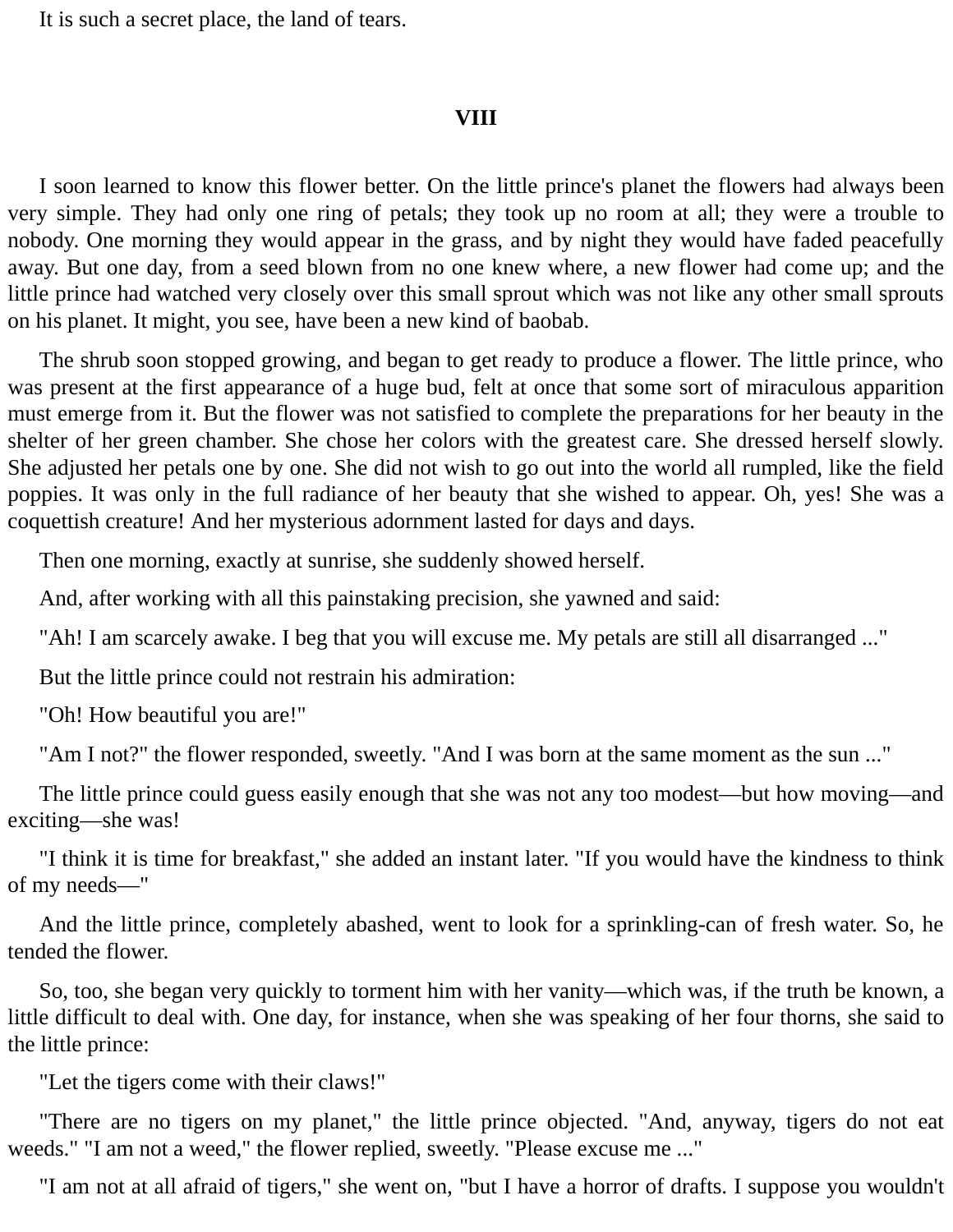have a screen for me?"

"A horror of drafts—that is bad luck, for a plant," remarked the little prince, and added to himself, "This flower is a very complex creature ..."

"At night I want you to put me under a glass globe. It is very cold where you live. In the place I came from-

But she interrupted herself at that point. She had come in the form of a seed. She could not have known anything of any other worlds. Embarrassed over having let herself be caught on the verge of such a naive untruth, she coughed two or three times, in order to put the little prince in the wrong.

"The screen?"

"I was just going to look for it when you spoke to me . . ."

Then she forced her cough a little more so that he should suffer from remorse just the same.

So the little prince, in spite of all the good will that was inseparable from his love, had soon come to doubt her. He had taken seriously words which were without importance, and it made him very unhappy.

"I ought not to have listened to her," he confided to me one day. "One never ought to listen to the flowers. One should simply look at them and breathe their fragrance. Mine perfumed all my planet. But I did not know how to take pleasure in all her grace. This tale of claws, which disturbed me so much, should only have filled my heart with tenderness and pity."

And he continued his confidences:

"The fact is that I did not know how to understand anything! I ought to have judged by deeds and not by words. She cast her fragrance and her radiance over me. I ought never to have run away from her ... I ought to have guessed all the affection that lay behind her poor little stratagems. Flowers are so inconsistent! But I was too young to know how to love her . . ."

#### **IX**

I believe that for his escape he took advantage of the migration of a flock of wild birds. On the morning of his departure he put his planet in perfect order. He carefully cleaned out his active volcanoes. He possessed two active volcanoes; and they were very convenient for heating his breakfast in the morning. He also had one volcano that was extinct. But, as he said, "One never knows!" So he cleaned out the extinct volcano, too. If they are well cleaned out, volcanoes burn slowly and steadily, without any eruptions. Volcanic eruptions are like fires in a chimney.

On our earth we are obviously much too small to clean out our volcanoes. That is why they bring no end of trouble upon us.

The little prince also pulled up, with a certain sense of dejection, the last little shoots of the baobabs. He believed that he would never want to return. But on this last morning all these familiar tasks seemed very precious to him. And when he watered the flower for the last time, and prepared to place her under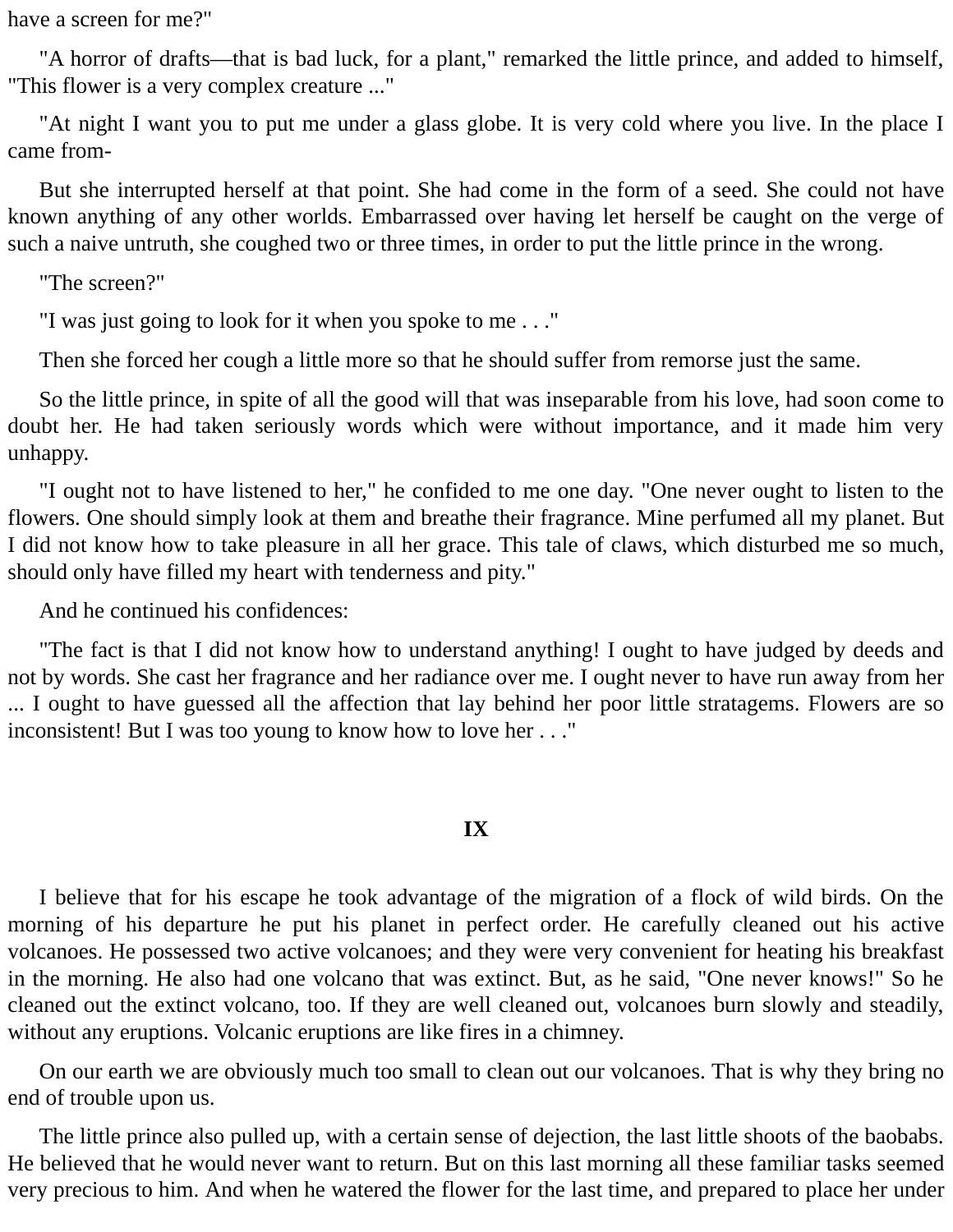the shelter of her glass globe, he realized that he was very close to tears.

"Goodbye," he said to the flower.

But she made no answer.

"Goodbye," he said again.

The flower coughed. But it was not because she had a cold.

"I have been silly," she said to him, at last. "I ask your forgiveness. Try to be happy . . ."

He was surprised by this absence of reproaches. He stood there all bewildered, the glass globe held arrested in mid-air. He did not understand this quiet sweetness.

"Of course I love you," the flower said to him. "It is my fault that you have not known it all the while. That is of no importance. But you—you have been just as foolish as I. Try to be happy . . . Let the glass globe be. I don't want it any more."

"But the wind-"

"My cold is not so bad as all that. . . The cool night air will do me good. I am a flower." "But the animals-"

"Well, I must endure the presence of two or three caterpillars if I wish to become acquainted with the butterflies. It seems that they are very beautiful. And if not the butterflies-and the caterpillars—who will call upon me? You will be far away ... As for the large animals—I am not at all afraid of any of them. I have my claws."

And, naively, she showed her four thorns. Then she added:

"Don't linger like this. You have decided to go away. Now go!"

For she did not want him to see her crying. She was such a proud flower . . .

# **X**

He found himself in the neighborhood of the asteroids 325, 326, 327, 328, 329, and 330. He began, therefore, by visiting them, in order to add to his knowledge.

The first of them was inhabited by a king. Clad in royal purple and ermine, he was seated upon a throne which was at the same time both simple and majestic.

"Ah! Here is a subject," exclaimed the king, when he saw the little prince coming. And the little prince asked himself:

"How could he recognize me when he had never seen me before?"

He did not know how the world is simplified for kings. To them, all men are subjects.

"Approach, so that I may see you better," said the king, who felt consumingly proud of being at last a king over somebody.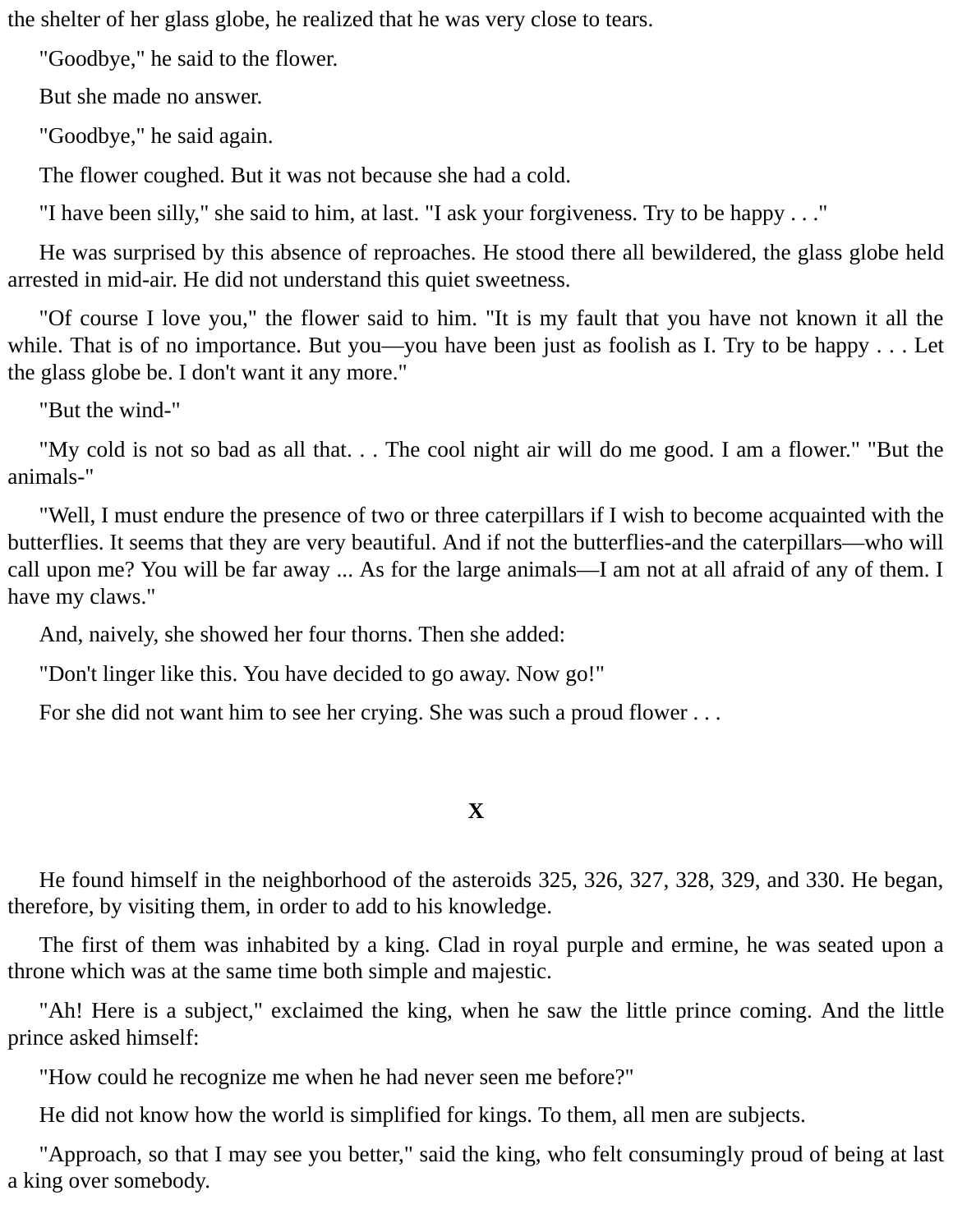The little prince looked everywhere to find a place to sit down; but the entire planet was crammed and obstructed by the king's magnificent ermine robe. So he remained standing upright, and, since he was tired, he yawned.

"It is contrary to etiquette to yawn in the presence of a king," the monarch said to him. "I forbid you to do so."

"I can't help it. I can't stop myself," replied the little prince, thoroughly embarrassed. "I have come on a long journey, and I have had no sleep ..."

"Ah, then," the king said. "I order you to yawn. It is years since I have seen anyone yawning. Yawns, to me, are objects of curiosity. Come, now! Yawn again! It is an order."

"That frightens me ... I cannot, any more ..." murmured the little prince, now completely abashed. "Hum! Hum!" replied the king. "Then I—I order you sometimes to yawn and sometimes to—" He sputtered a little, and seemed vexed.

For what the king fundamentally insisted upon was that his authority should be respected. He tolerated no disobedience. He was an absolute monarch. But, because he was a very good man, he made his orders reasonable.

"If I ordered a general," he would say, by way of example, "if I ordered a general to change himself into a sea bird, and if the general did not obey me, that would not be the fault of the general. It would be my fault."

"May I sit down?" came now a timid inquiry from the little prince.

"I order you to do so," the king answered him, and majestically gathered in a fold of his ermine mantle. But the little prince was wondering . . . The planet was tiny. Over what could this king really rule? "Sire," he said to him, "I beg that you will excuse my asking you a question-" "I order you to ask me a question," the king hastened to assure him. "Sire—over what do you rule?"

"Over everything," said the king, with magnificent simplicity. "Over everything?"

The king made a gesture, which took in his planet, the other planets, and all the stars.

"Over all that?" asked the little prince.

"Over all that," the king answered.

For his rule was not only absolute: it was also universal.

"And the stars obey you?"

"Certainly they do," the king said. "They obey instantly. I do not permit insubordination."

Such power was a thing for the little prince to marvel at. If he had been master of such complete authority, he would have been able to watch the sunset, not forty-four times in one day, but seventy-two, or even a hundred, or even two hundred times, without ever having to move his chair. And because he felt a bit sad as he remembered his little planet which he had forsaken, he plucked up his courage to ask the king a favor:

"I should like to see a sunset... Do me that kindness . . . Order the sun to set. . ."

"If I ordered a general to fly from one flower to another like a butterfly, or to write a tragic drama, or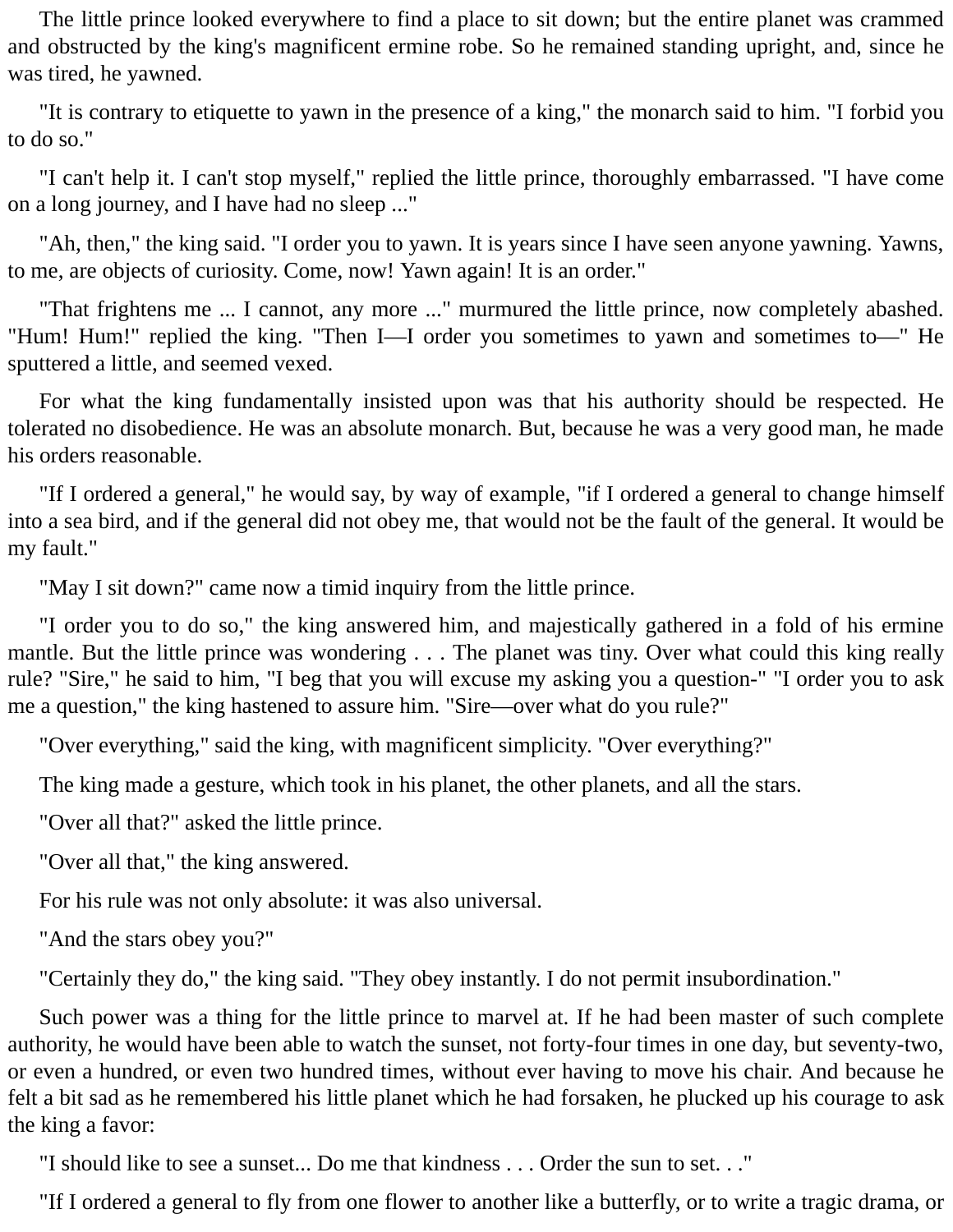to change himself into a sea bird, and if the general did not carry out the order that he had received, which one of us would be in the wrong?" the king demanded. "The general, or myself?"

"You," said the little prince firmly.

"Exactly. One must require from each one the duty which each one can perform," the king went on. "Accepted authority rests first of all on reason. If you ordered your people to go and throw themselves into the sea, they would rise up in revolution. I have the right to require obedience because my orders are reasonable."

"Then my sunset?" the little prince reminded him: for he never forgot a question once he had asked it.

"You shall have your sunset. I shall command it. But, according to my science of government, I shall wait until conditions are favorable."

"When will that be?" inquired the little prince.

"Hum! Hum!" replied the king; and before saying anything else he consulted a bulky almanac. "Hum! Hum! That will be about-about-that will be this evening about twenty minutes to eight. And you will see how well I am obeyed!"

The little prince yawned. He was regretting his lost sunset. And then, too, he was already beginning to be a little bored.

"I have nothing more to do here," he said to the king. "So I shall set out on my way again."

"Do not go," said the king, who was very proud of having a subject. "Do not go. I will make you a Minister!"

"Minister of what?"

"Minster of-of Justice!"

"But there is nobody here to judge!"

"We do not know that," the king said to him. "I have not yet made a complete tour of my kingdom. I am very old. There is no room here for a carriage. And it tires me to walk."

"Oh, but I have looked already!" said the little prince, turning around to give one more glance to the other side of the planet. On that side, as on this, there was nobody at all. . .

"Then you shall judge yourself," the king answered, "that is the most difficult thing of all. It is much more difficult to judge oneself than to judge others. If you succeed in judging yourself rightly, then you are indeed a man of true wisdom."

"Yes," said the little prince, "but I can judge myself anywhere. I do not need to live on this planet.

"Hum! Hum!" said the king. "I have good reason to believe that somewhere on my planet there is an old rat. I hear him at night. You can judge this old rat. From time to time you will condemn him to death. Thus his life will depend on your justice. But you will pardon him on each occasion; for he must be treated thriftily. He is the only one we have."

"I," replied the little prince, "do not like to condemn anyone to death. And now I think I will go on my way."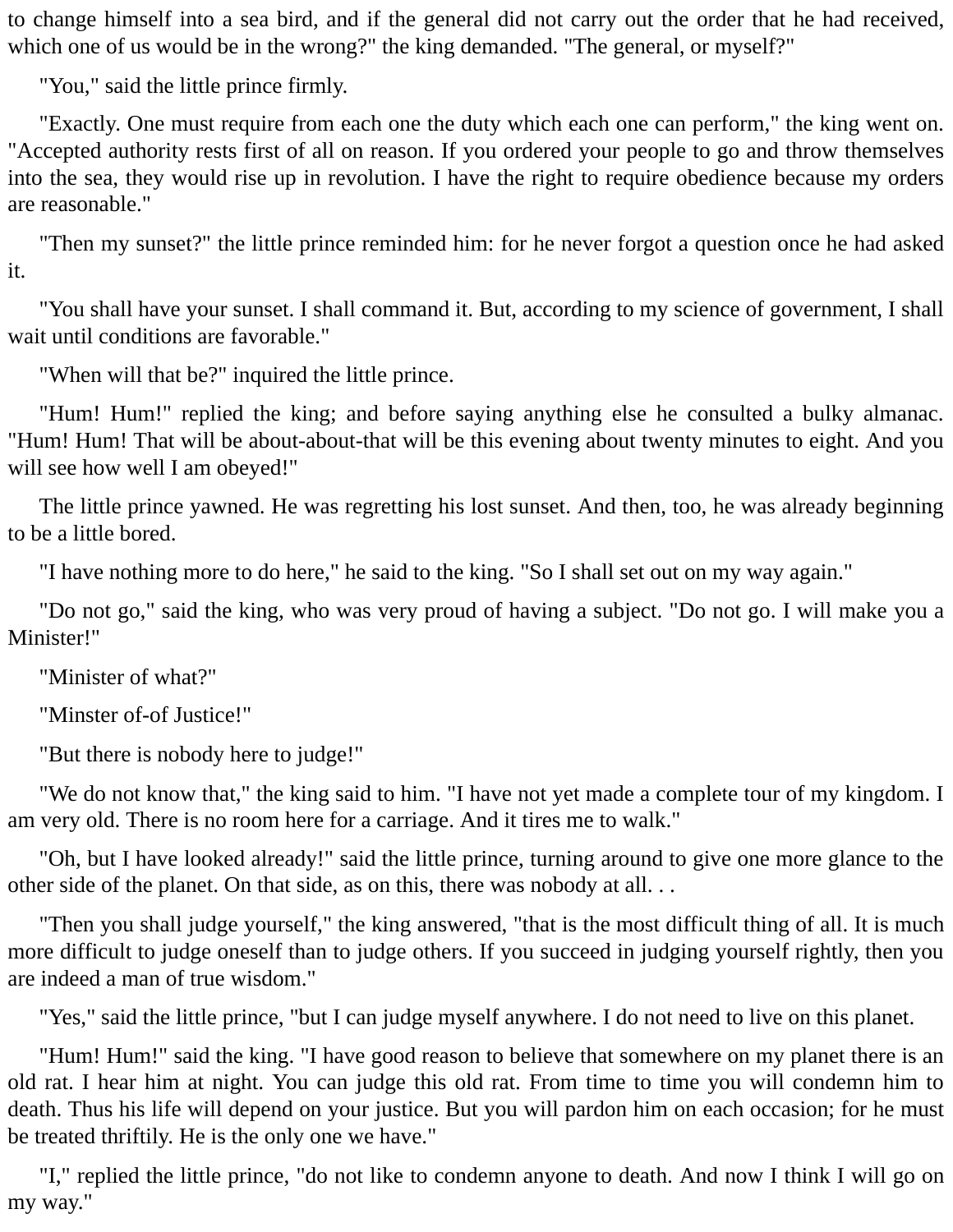"No," said the king.

But the little prince, having now completed his preparations for departure, had no wish to grieve the old monarch.

"If Your Majesty wishes to be promptly obeyed," he said, "he should be able to give me a reasonable order. He should be able, for example, to order me to be gone by the end of one minute. It seems to me that conditions are favorable ..."

As the king made no answer, the little prince hesitated a moment. Then, with a sigh, he took his leave. "I make you my Ambassador," the king called out, hastily. He had a magnificent air of authority.

"The grown-ups are very strange," the little prince said to himself, as he continued on his journey.

#### **XI**

The second planet was inhabited by a conceited man.

"Ah! Ah! I am about to receive a visit from an admirer!" he exclaimed from afar, when he first saw little prince coming.

For, to conceited men, all other men are admirers.

"Good morning," said the little prince. "That is a queer hat you are wearing."

"It is a hat for salutes," the conceited man replied. "It is to raise in salute when people acclaim me. Unfortunately, nobody at all ever passes this way."

"Yes?" said the little prince, who did not understand what the conceited man was talking about.

"Clap your hands, one against the other," the conceited man now directed him.

The little prince clapped his hands. The conceited man raised his hat in a modest salute.

"This is more entertaining than the visit to the king," the little prince said to himself. And he began again to clap his hands, one against the other. The conceited man again raised his hat in salute.

After five minutes of this exercise the little prince grew tired of the game's monotony.

"And what should one do to make the hat come down?" he asked.

But the conceited man did not hear him. Conceited people never hear anything but praise. "Do you really admire me very much?" he demanded of the little prince. "What does that mean—'admire'?"

"To admire means that you regard me as the handsomest, the best-dressed, the richest, and the most intelligent man on this planet."

"But you are the only man on your planet!"

"Do me this kindness. Admire me just the same."

"I admire you," said the little prince, shrugging his shoulders slightly, "but what is there in that to interest you so much?"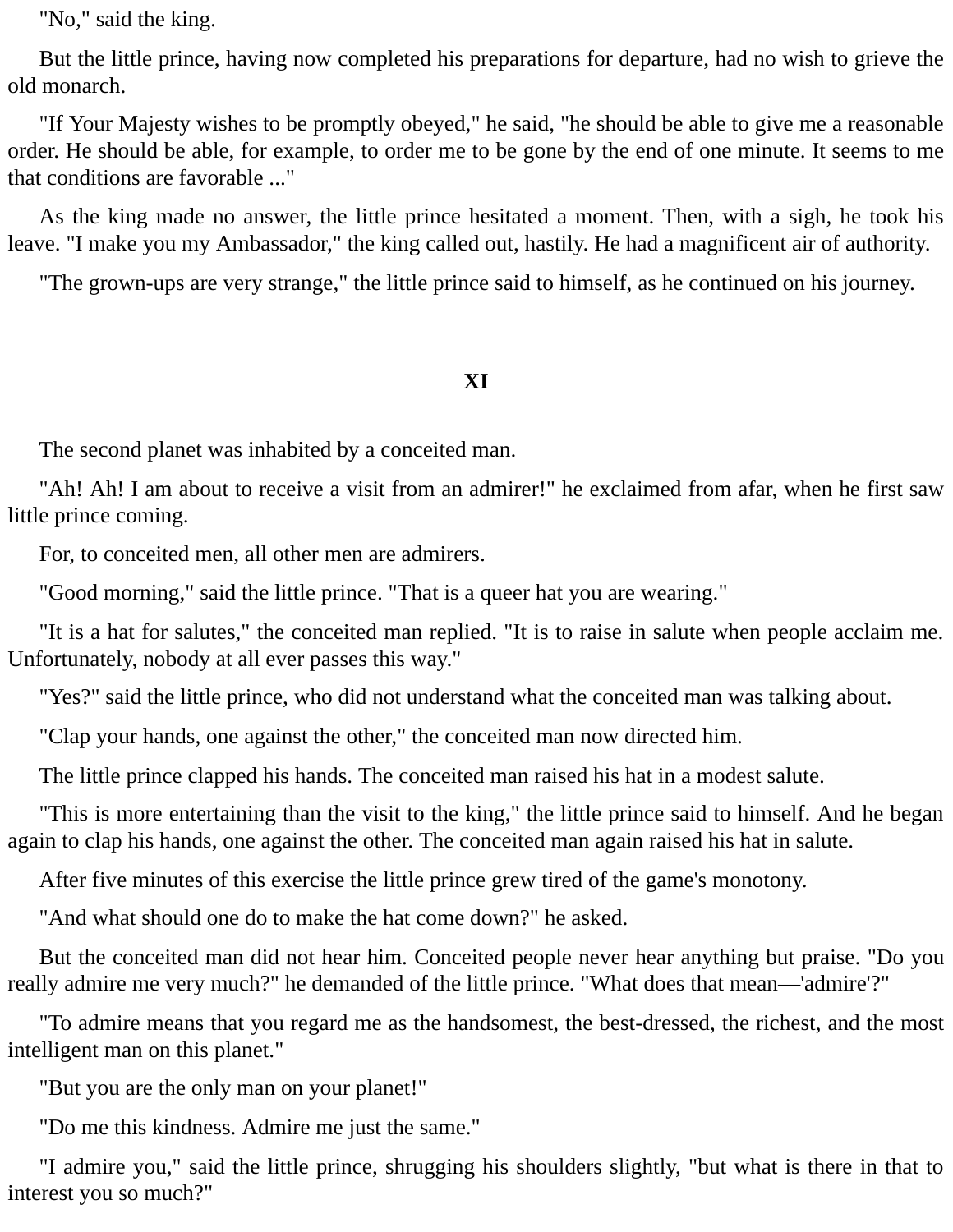And the little prince went away.

"The grown-ups are certainly very odd," he said to himself, as he continued on his journey.

# **XII**

The next planet was inhabited by a tippler. This was a very short visit, but it plunged the little prince into deep dejection.

"What are you doing there?" he said to the tippler, whom he found settled down in silence before a collection of empty bottles and also a collection of full bottles.

"I am drinking," replied the tippler, with a lugubrious air. "Why are you drinking?" demanded the little prince. "So that I may forget," replied the tippler.

"Forget what?" inquired the little prince, who already was sorry for him. "Forget that I am ashamed," the tippler confessed, hanging his head. "Ashamed of what?" insisted the little prince, who wanted to help him.

"Ashamed of drinking!" The tippler brought his speech to an end, and shut himself up in an impregnable silence.

And the little prince went away, puzzled.

"The grown-ups are certainly very, very odd," he said to himself, as he continued on his journey.

#### **XIII**

The fourth planet belonged to a businessman. This man was so much occupied that he did not even raise his head at the little prince's arrival.

"Good morning," the little prince said to him. "Your cigarette has gone out."

"Three and two make five. Five and seven make twelve. Twelve and three make fifteen. Good morning. Fifteen and seven make twenty-two. Twenty-two and six make twenty-eight. I haven't time to light it again. Twenty-six and five make thirty-one. Phew! Then that makes five-hundred-and-one million, six-hundred-twenty-two-thousand, seven-hundred-thirty-one."

"Five hundred million what?" asked the little prince.

"Eh? Are you still there? Five-hundred-and-one million—I can't stop ... I have so much to do! I am concerned with matters of consequence. I don't amuse myself with balderdash. Two and five make seven.

"Five-hundred-and-one million what?" repeated the little prince, who never in his life had let go of a question once he had asked it.

The businessman raised his head.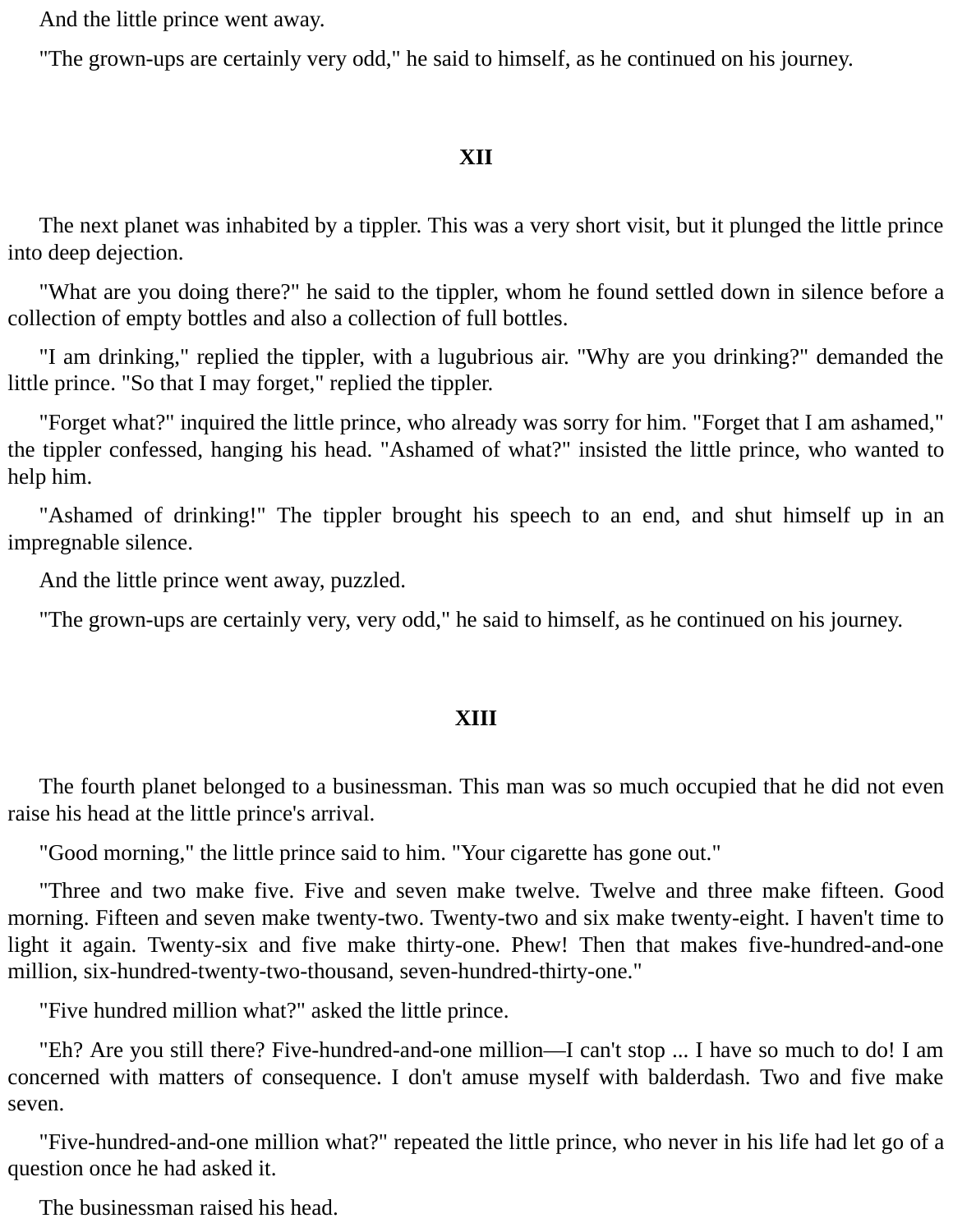"During the fifty-four years that I have inhabited this planet, I have been disturbed only three times. The first time was twenty-two years ago, when some giddy goose fell from goodness knows where. He made the most frightful noise that resounded all over the place, and I made four mistakes in my addition. The second time, eleven years ago, I was disturbed by an attack of rheumatism. I don't get enough exercise. I have no time for loafing. The third time—well, this is it! I was saying, then, fivehundred-and-one millions—

"Millions of what?"

The businessman suddenly realized that there was no hope of being left in peace until he answered this question.

"Millions of those little objects," he said, "which one sometimes sees in the sky." "Flies?"

"Oh, no. Little glittering objects." "Bees?"

"Oh, no. Little golden objects that set lazy men to idle dreaming. As for me, I am concerned with matters of consequence. There is no time for idle dreaming in my life."

"Ah! You mean the stars?"

"Yes, that's it. The stars."

"And what do you do with five-hundred millions of stars?"

"Five-hundred-and-one million, six-hundred-twenty-two thousand, seven-hundred-thirty-one. I am concerned with matters of consequence: I am accurate."

"And what do you do with these stars?"

"What do I do with them?"

"Yes."

"Nothing. I own them." "You own the stars?" "Yes."

"But I have already seen a king who—"

"Kings do not own, they reign over. It is a very different matter." "And what good does it do you to own the stars?" "It does me the good of making me rich." "And what good does it do you to be rich?"

"It makes it possible for me to buy more stars, if any are discovered."

"This man," the little prince said to himself, "reasons a little like my poor tippler ..."

Nevertheless, he still had some more questions.

"How is it possible for one to own the stars?"

"To whom do they belong?" the businessman retorted, peevishly.

"I don't know. To nobody."

"Then they belong to me, because I was the first person to think of it." "Is that all that is necessary?"

"Certainly. When you find a diamond that belongs to nobody, it is yours. When you discover an island that belongs to nobody, it is yours. When you get an idea before any one else, you take out a patent on it: it is yours. So with me: I own the stars, because nobody else before me ever thought of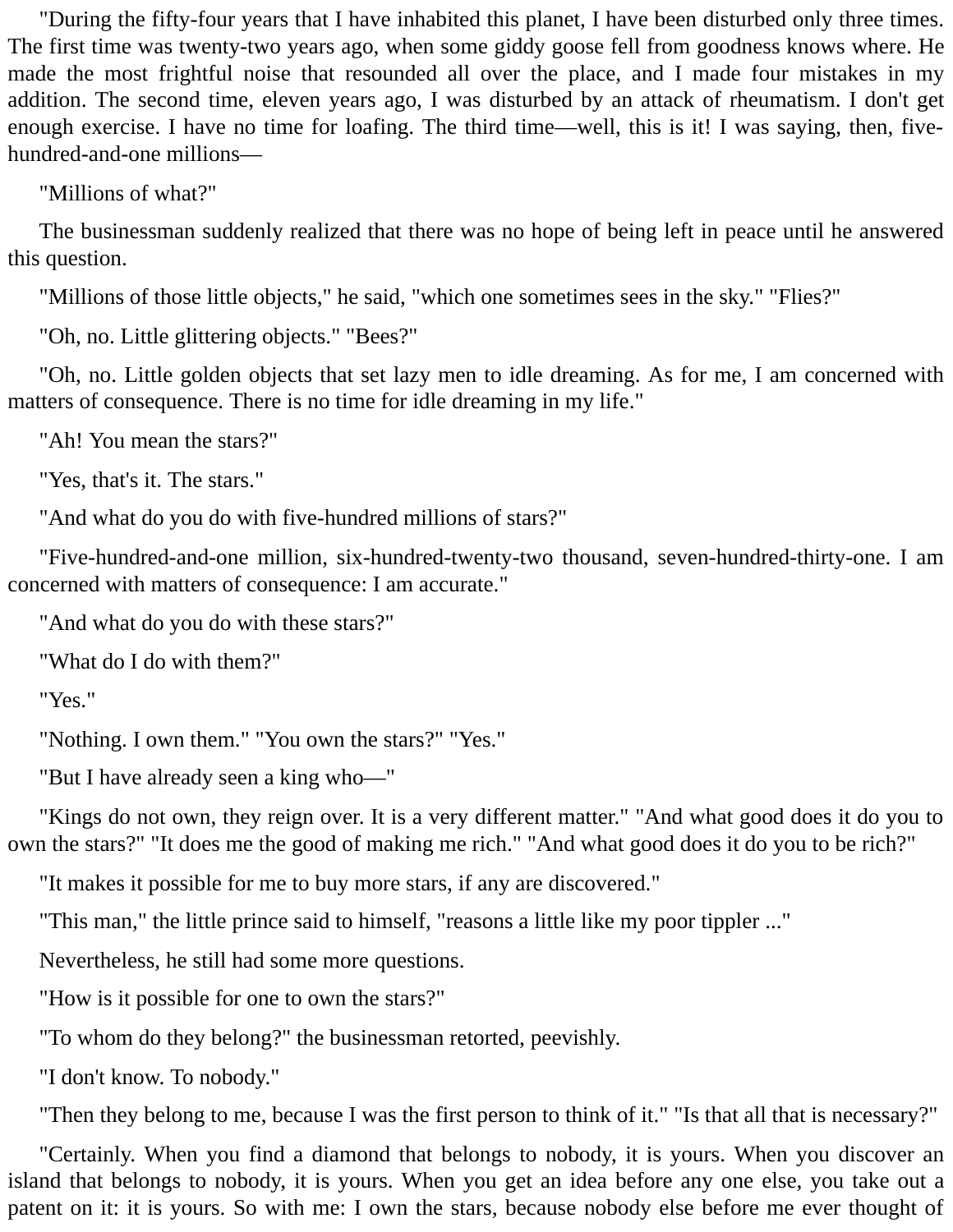owning them."

"Yes, that is true," said the little prince. "And what do you do with them?"

"I administer them," replied the businessman. "I count them and recount them. It is difficult. But I am a man who is naturally interested in matters of consequence."

The little prince was still not satisfied.

"If I owned a silk scarf," he said, "I could put it around my neck and take it away with me. If I owned a flower, I could pluck that flower and take it away with me. But you cannot pluck the stars from heaven ..."

"No. But I can put them in the bank."

"Whatever does that mean?"

"That means that I write the number of my stars on a little paper. And then I put this paper in a drawer and lock it with a key."

"And that is all?"

"That is enough," said the businessman.

"It is entertaining," thought the little prince. "It is rather poetic. But it is of no great consequence."

On matters of consequence, the little prince had ideas which were very different from those of the grownups.

"I myself own a flower," he continued his conversation with the businessman, "which I water every day. I own three volcanoes, which I clean out every week (for I also clean out the one that is extinct; one never knows). It is of some use to my volcanoes, and it is of some use to my flower, that I own them. But you are of no use to the stars ..."

The businessman opened his mouth, but he found nothing to say in answer. And the little prince went away.

"The grown-ups are certainly altogether extraordinary," he said simply, talking to himself as he continued on his journey.

# **XIV**

The fifth planet was very strange. It was the smallest of all. There was just enough room on it for a street lamp and a lamplighter. The little prince was not able to reach any explanation of the use of a street lamp and a lamplighter, somewhere in the heavens, on a planet which had no people, and not one house. But he said to himself, nevertheless:

"It may well be that this man is absurd. But he is not so absurd as the king, the conceited man, the businessman, and the tippler. For at least his work has some meaning. When he lights his street lamp, it is as if he brought one more star to life, or one flower. When he puts out his lamp, he sends the flower, or the star, to sleep. That is a beautiful occupation. And since it is beautiful, it is truly useful."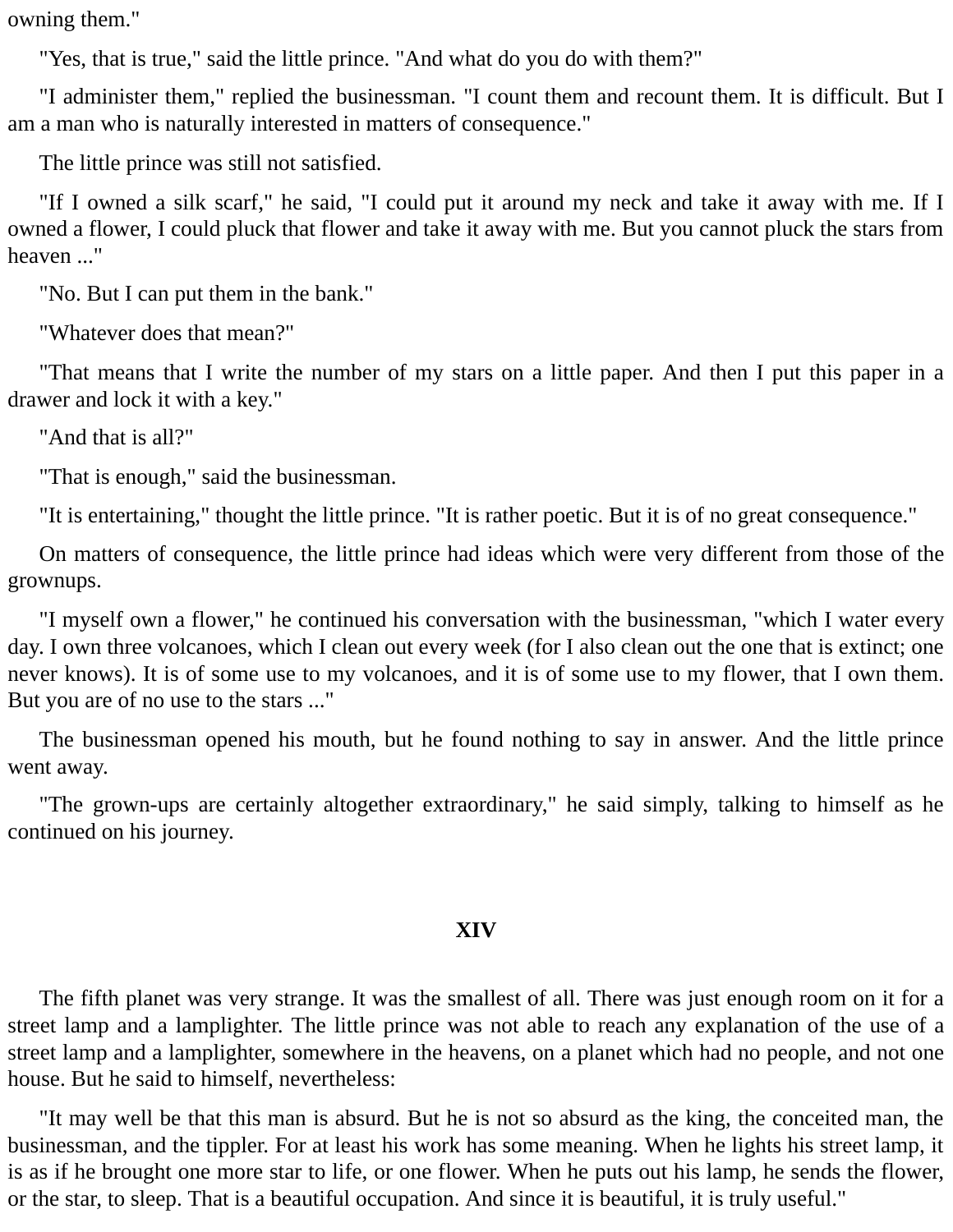When he arrived on the planet he respectfully saluted the lamplighter.

"Good morning. Why have you just put out your lamp?"

"Those are the orders," replied the lamplighter. "Good morning."

"What are the orders?"

"The orders are that I put out my lamp. Good evening."

And he lighted his lamp again.

"But why have you just lighted it again?"

"Those are the orders," replied the lamplighter.

"I do not understand," said the little prince.

"There is nothing to understand," said the lamplighter. "Orders are orders. Good morning." And he put out his lamp.

Then he mopped his forehead with a handkerchief decorated with red squares.

"I follow a terrible profession. In the old days it was reasonable. I put the lamp out in the morning, and in the evening I lighted it again. I had the rest of the day for relaxation and the rest of the night for sleep."

"And the orders have been changed since that time?"

"The orders have not been changed," said the lamplighter. "That is the tragedy! From year to year the planet has turned more rapidly and the orders have not been changed!"

"Then what?" asked the little prince.

"Then-the planet now makes a complete turn every minute, and I no longer have a single second for repose. Once every minute I have to light my lamp and put it out!"

"That is very funny! A day lasts only one minute, here where you live!"

"It is not funny at all!" said the lamplighter. "While we have been talking together a month has gone by."

"A month?"

"Yes, a month. Thirty minutes. Thirty days. Good evening." And he lighted his lamp again.

As the little prince watched him, he felt that he loved this lamplighter who was so faithful to his orders. He remembered the sunsets which he himself had gone to seek, in other days, merely by pulling up his chair; and he wanted to help his friend.

"You know," he said, "I can tell you a way you can rest whenever you want to. . ."

"I always want to rest," said the lamplighter.

For it is possible for a man to be faithful and lazy at the same time.

The little prince went on with his explanation:

"Your planet is so small that three strides will take you all the way around it. To be always in the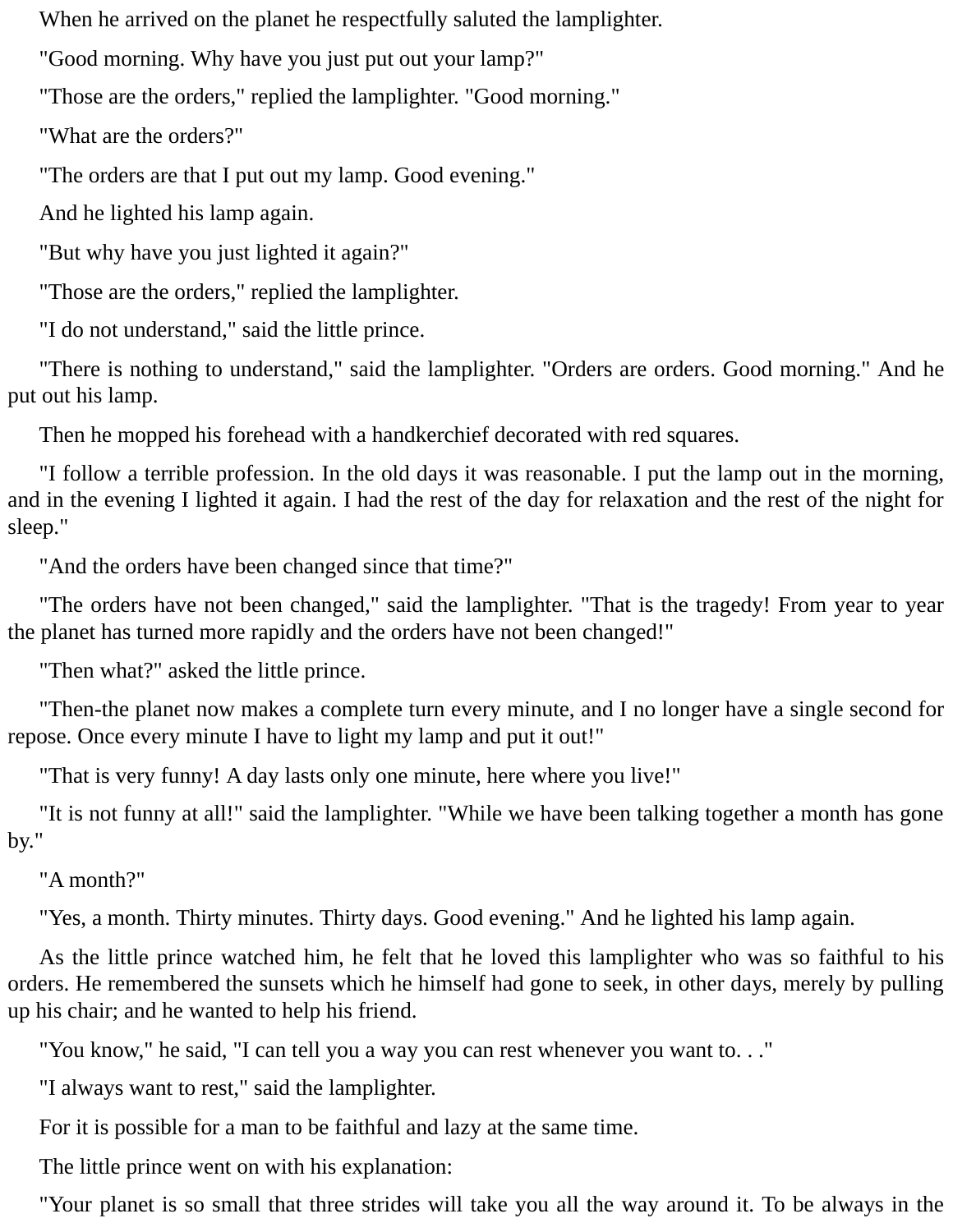sunshine, you need only walk along rather slowly. When you want to rest, you will walk—and the day will last as long as you like."

"That doesn't do me much good," said the lamplighter. "The one thing I love in life is to sleep."

"Then you're unlucky," said the little prince.

"I am unlucky," said the lamplighter. "Good morning."

And he put out his lamp.

"That man," said the little prince to himself, as he continued farther on his journey, "that man would be scorned by all the others: by the king, by the conceited man, by the tippler, by the businessman. Nevertheless he is the only one of them all who does not seem to me ridiculous. Perhaps that is because he is thinking of something else besides himself."

He breathed a sigh of regret, and said to himself, again:

"That man is the only one of them all whom I could have made my friend. But his planet is indeed too small. There is no room on it for two people. . ."

What the little prince did not dare confess was that he was sorry most of all to leave this planet, because it was blest every day with 1440 sunsets!

# **XV**

The sixth planet was ten times larger than the last one. It was inhabited by an old gentleman who wrote voluminous books.

"Oh, look! Here is an explorer!" he exclaimed to himself when he saw the little prince coming.

The little prince sat down on the table and panted a little. He had already traveled so much and so far!

"Where do you come from?" the old gentleman said to him.

"What is that big book?" said the little prince. "What are you doing?"

"I am a geographer," said the old gentleman.

"What is a geographer?" asked the little prince.

"A geographer is a scholar who knows the location of all the seas, rivers, towns, mountains, and deserts."

"That is very interesting," said the little prince. "Here at last is a man who has a real profession!" And he cast a look around him at the planet of the geographer. It was the most magnificent and stately planet that he had ever seen.

"Your planet is very beautiful," he said. "Has it any oceans?" "I couldn't tell you," said the geographer.

"Ah!" The little prince was disappointed. "Has it any mountains?" "I couldn't tell you," said the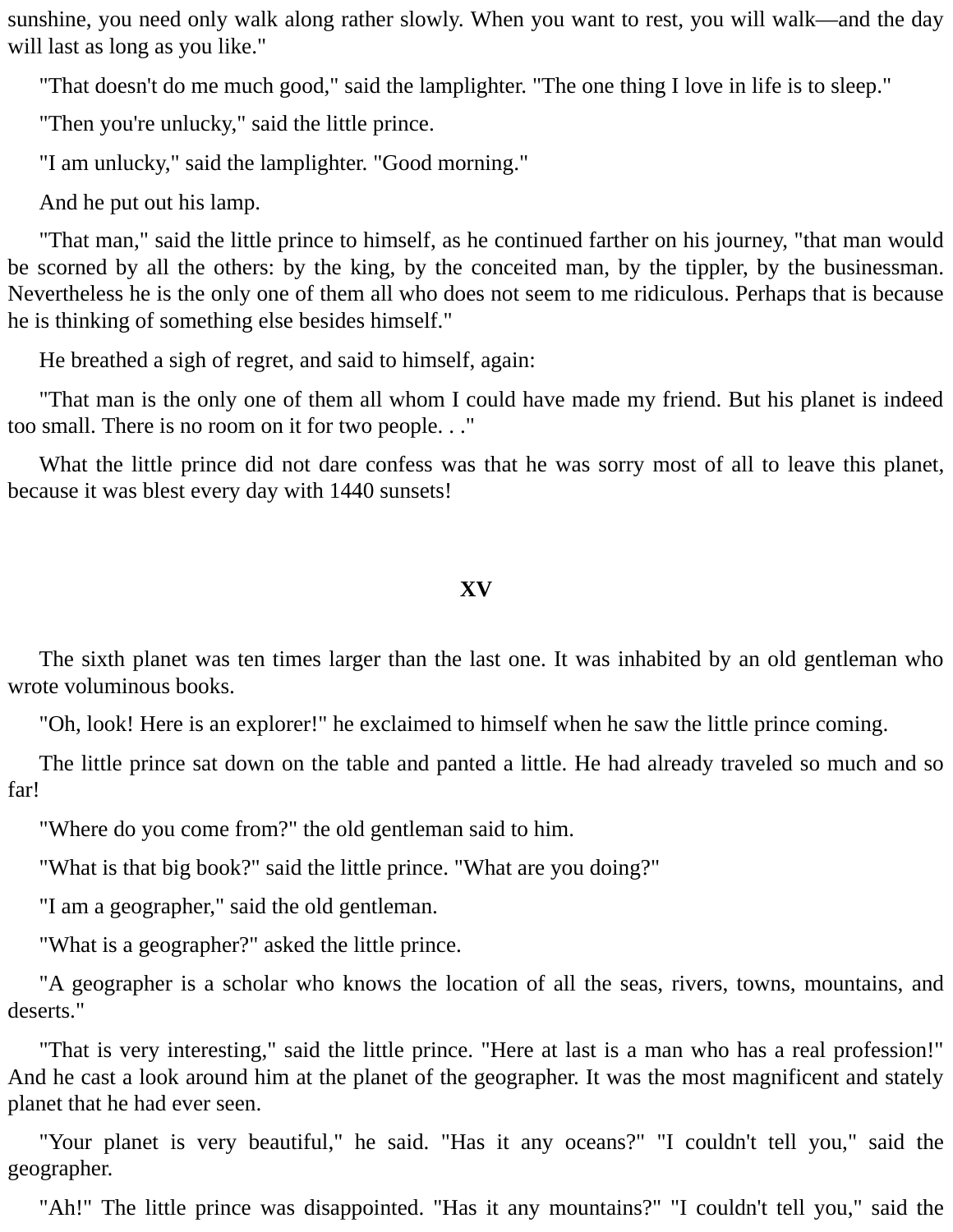geographer. "And towns, and rivers, and deserts?"

"I couldn't tell you that, either."

"But you are a geographer!"

"Exactly," the geographer said. "But I am not an explorer. I haven't a single explorer on my planet. It is not the geographer who goes out to count the towns, the rivers, the mountains, the seas, the oceans, and the deserts. The geographer is much too important to go loafing about. He does not leave his desk. But he receives the explorers in his study. He asks them questions, and he notes down what they recall of their travels. And if the recollections of any one among them seem interesting to him, the geographer orders an inquiry into that explorer's moral character."

"Why is that?"

"Because an explorer who told lies would bring disaster on the books of the geographer. So would an explorer who drank too much."

"Why is that?" asked the little prince.

"Because intoxicated men see double. Then the geographer would note down two mountains in a place where there was only one."

"I know some one," said the little prince, "who would make a bad explorer."

"That is possible. Then, when the moral character of the explorer is shown to be good, an inquiry is ordered into his discovery."

"One goes to see it?"

"No. That would be too complicated. But one requires the explorer to furnish proofs. For example, if the discovery in question is that of a large mountain, one requires that large stones be brought back from it."

The geographer was suddenly stirred to excitement.

"But you—you come from far away! You are an explorer! You shall describe your planet to me!"

And, having opened his big register, the geographer sharpened his pencil. The recitals of explorers are put down first in pencil. One waits until the explorer has furnished proofs, before putting them down in ink.

"Well?" said the geographer expectantly.

"Oh, where I live," said the little prince, "it is not very interesting. It is all so small. I have three volcanoes. Two volcanoes are active and the other is extinct. But one never knows."

"One never knows," said the geographer.

"I have also a flower."

"We do not record flowers," said the geographer.

"Why is that? The flower is the most beautiful thing on my planet!"

"We do not record them," said the geographer, "because they are ephemeral."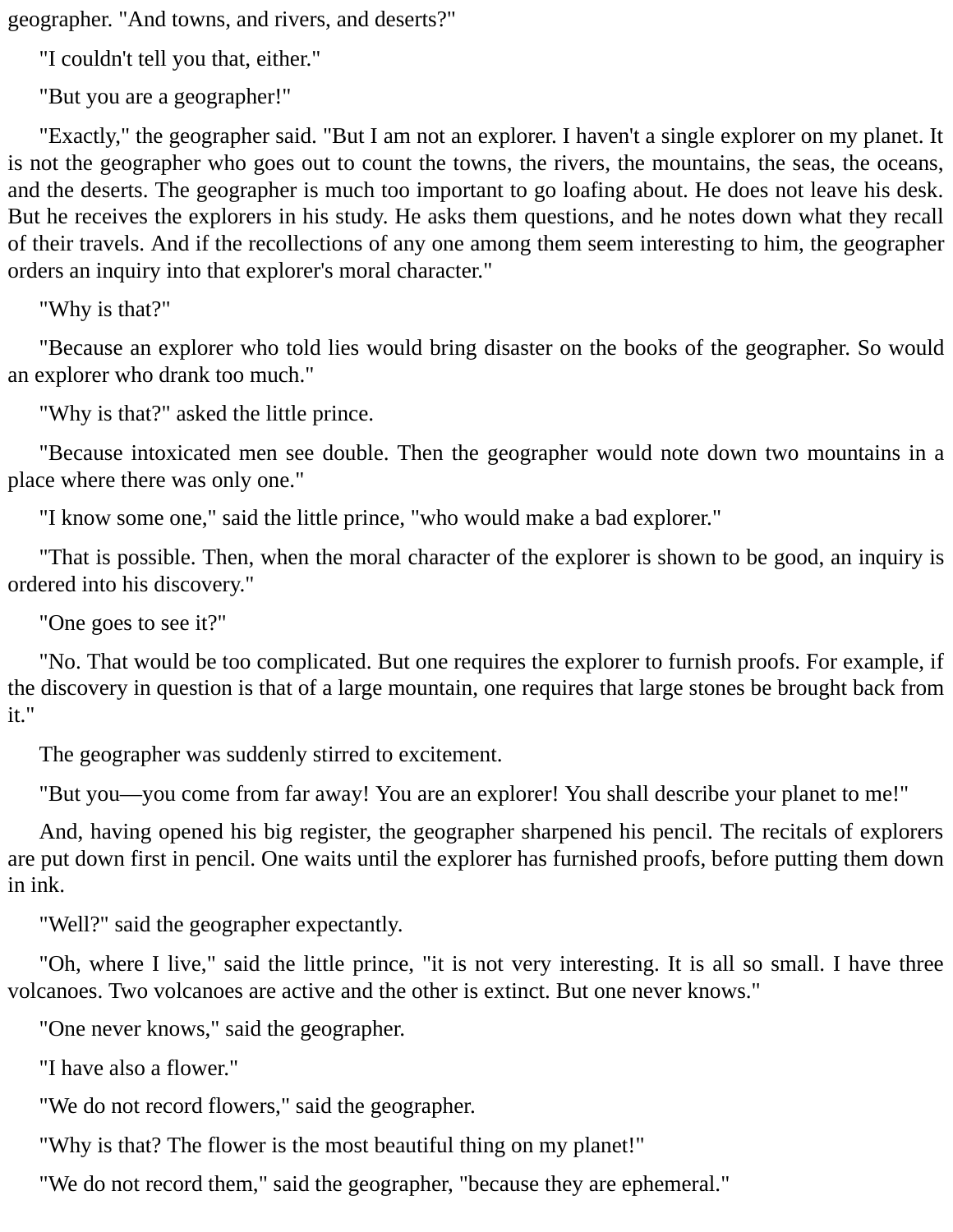"What does that mean-ephemeral'?"

"Geographies," said the geographer, "are the books which, of all books, are most concerned with matters of consequence. They never become old-fashioned. It is very rarely that a mountain changes its position. It is very rarely that an ocean empties itself of its waters. We write of eternal things."

"But extinct volcanoes may come to life again," the little prince interrupted. "What does that mean — 'ephemeral'?"

"Whether volcanoes are extinct or alive, it comes to the same thing for us," said the geographer. "The thing that matters to us is the mountain. It does not change."

"But what does that mean—'ephemeral'?" repeated the little prince, who never in his life had let go of a question, once he had asked it.

"It means, 'which is in danger of speedy disappearance.'" "Is my flower in danger of speedy disappearance?" "Certainly it is."

"My flower is ephemeral," the little prince said to himself, "and she has only four thorns to defend herself against the world. And I have left her on my planet, all alone!"

That was his first moment of regret. But he took courage once more.

"What place would you advise me to visit now?" he asked.

"The planet Earth," replied the geographer. "It has a good reputation."

And the little prince went away, thinking of his flower.

#### **XVI**

So then the seventh planet was the Earth.

The Earth is not just an ordinary planet! One can count, there, 111 kings (not forgetting, to be sure, the Negro kings among them), 7000 geographers, 900,000 businessmen, 7,500,000 tipplers, 311,000,000 conceited men-that is to say, about 2,000,000,000 grown-ups.

To give you an idea of the size of the Earth, I will tell you that before the invention of electricity it was necessary to maintain, over the whole of the six continents, a veritable army of 462,511 lamplighters for the street lamps.

Seen from a slight distance, that would make a splendid spectacle. The movements of this army would be regulated like those of the ballet in the opera. First would come the turn of the lamplighters of New Zealand and Australia. Having set their lamps alight, these would go off to sleep. Next, the lamplighters of China and Siberia would enter for their steps in the dance, and then they too would be waved back into the wings. After that would come the turn of the lamplighters of Russia and the Indies; then those of Africa and Europe; then those of South America; then those of South America; then those of North America. And never would they make a mistake in the order of their entry upon the stage. It would be magnificent.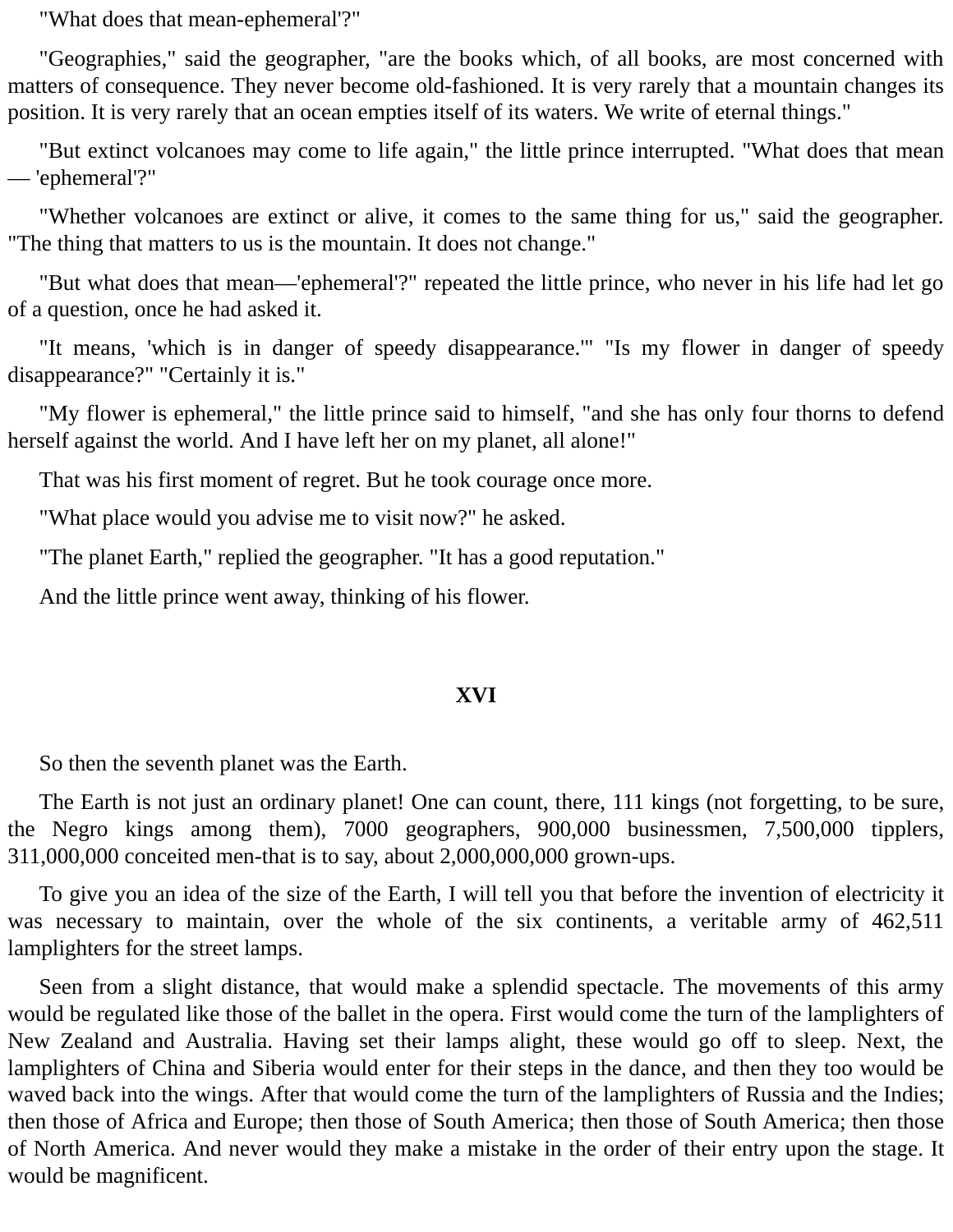Only the man who was in charge of the single lamp at the North Pole, and his colleague who was responsible for the single lamp at the South Pole—only these two would live free from toil and care: they would be busy twice a year.

#### **XVII**

When one wishes to play the wit, he sometimes wanders a little from the truth. I have not been altogether honest in what I have told you about the lamplighters. And I realize that I run the risk of giving a false idea of our planet to those who do not know it. Men occupy a very small place upon the Earth. If the two billion inhabitants who people its surface were all to stand upright and somewhat crowded together, as they do for some big public assembly, they could easily be put into one public square twenty miles long and twenty miles wide. All humanity could be piled up on a small Pacific islet.

The grown-ups, to be sure, will not believe you when you tell them that. They imagine that they fill a great deal of space. They fancy themselves as important as the baobabs. You should advise them, then, to make their own calculations. They adore figures, and that will please them. But do not waste your time on this extra task. It is unnecessary. You have, I know, confidence in me.

When the little prince arrived on the Earth, he was very much surprised not to see any people. He was beginning to be afraid he had come to the wrong planet, when a coil of gold, the color of the moonlight, flashed across the sand.

"Good evening," said the little prince courteously.

"Good evening," said the snake.

"What planet is this on which I have come down?" asked the little prince. "This is the Earth; this is Africa," the snake answered. "Ah! Then there are no people on the Earth?"

"This is the desert. There are no people in the desert. The Earth is large," said the snake. The little prince sat down on a stone, and raised his eyes toward the sky.

"I wonder," he said, "whether the stars are set alight in heaven so that one day each one of us may find his own again . . . Look at my planet. It is right there above us. But how far away it is!"

"It is beautiful," the snake said. "What has brought you here?"

"I have been having some trouble with a flower," said the little prince.

"Ah!" said the snake.

And they were both silent.

"Where are the men?" the little prince at last took up the conversation again. "It is a little lonely in the desert..."

"It is also lonely among men," the snake said. The little prince gazed at him for a long time.

"You are a funny animal," he said at last. "You are no thicker than a finger ..." "But I am more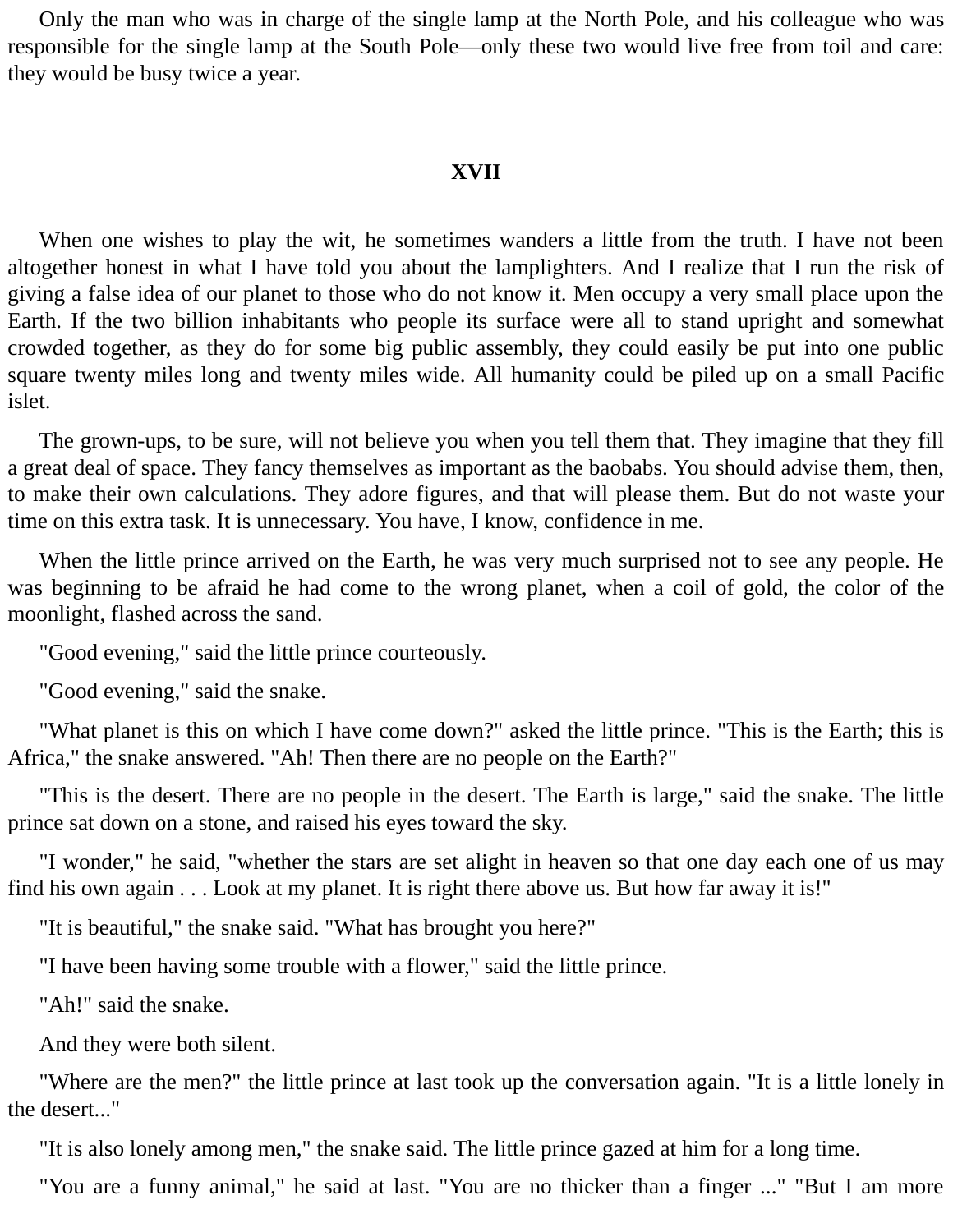powerful than the finger of a king," said the snake. The little prince smiled.

"You are not very powerful. You haven't even any feet. You cannot even travel. . ." "I can carry you farther than any ship could take you," said the snake. He twined himself around the little prince's ankle, like a golden bracelet.

"Whomever I touch, I send back to the earth from whence he came," the snake spoke again. "But you are innocent and true, and you come from a star ..."

The little prince made no reply.

"You move me to pity—you are so weak on this Earth made of granite," the snake said. "I can help you, some day, if you grow too homesick for your own planet. I can-"

"Oh! I understand you very well," said the little prince. "But why do you always speak in riddles?"

"I solve them all," said the snake. And they were both silent.

# **XVIII**

The little prince crossed the desert and met with only one flower. It was a flower with three petals, a flower of no account at all.

"Good morning," said the little prince.

"Good morning," said the flower.

"Where are the men?" the little prince asked, politely.

The flower had once seen a caravan passing.

"Men?" she echoed. "I think there are six or seven of them in existence. I saw them, several years ago. But one never knows where to find them. The wind blows them away. They have no roots, and that makes their life very difficult."

"Goodbye," said the little prince.

"Goodbye," said the flower.

#### **XIX**

After that, the little prince climbed a high mountain. The only mountains he had ever known were the three volcanoes, which came up to his knees. And he used the extinct volcano as a footstool. "From a mountain as high as this one," he said to himself, "I shall be able to see the whole planet at one glance, and all the people ..."

But he saw nothing, save peaks of rock that were sharpened like needles. "Good morning," he said courteously.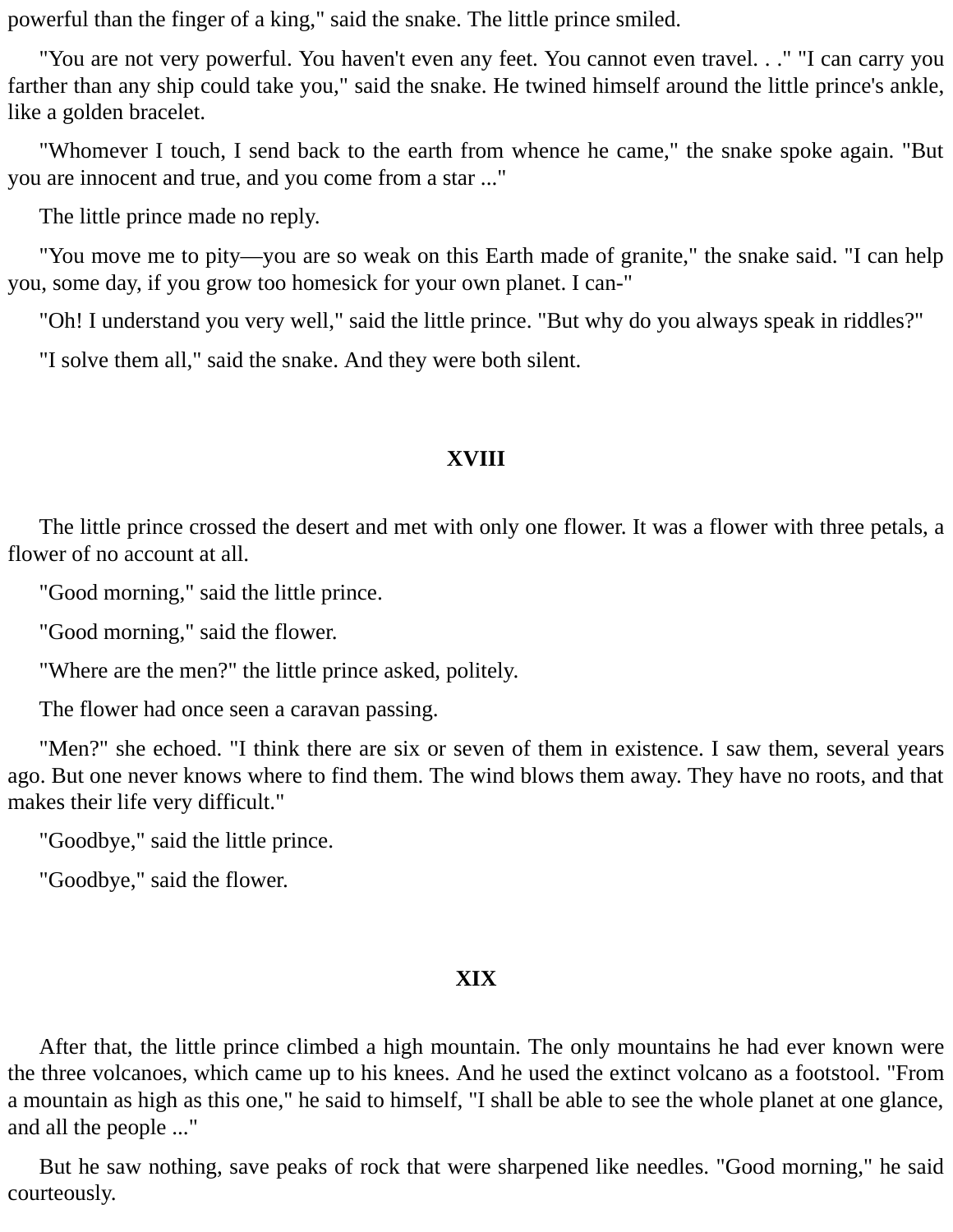"Good morning-Good morning-Good morning," answered the echo. "Who are you?" said the little prince.

"Who are you—Who are you—Who are you?" answered the echo.

"Be my friends. I am all alone," he said.

"I am all alone—all alone-all alone," answered the echo.

"What a queer planet!" he thought. "It is altogether dry, and altogether pointed, and altogether harsh and forbidding. And the people have no imagination. They repeat whatever one says to them . . . On my planet I had a flower; she always was the first to speak ..."

# **XX**

But it happened that after walking for a long time through sand, and rocks, and snow, the little prince at last came upon a road. And all roads lead to the abodes of men.

"Good morning," he said.

He was standing before a garden, all a-bloom with roses.

"Good morning," said the roses.

The little prince gazed at them. They all looked like his flower. "Who are you?" he demanded, thunderstruck. "We are roses," the roses said.

And he was overcome with sadness. His flower had told him that she was the only one of her kind in all the universe. And here were five thousand of them, all alike, in one single garden!

"She would be very much annoyed," he said to himself, "if she should see that. . . She would cough most dreadfully, and she would pretend that she was dying, to avoid being laughed at. And I should be obliged to pretend that I was nursing her back to life—for if I did not do that, to humble myself also, she would really allow herself to die. . ."

Then he went on with his reflections: "I thought that I was rich, with a flower that was unique in all the world; and all I had was a common rose. A common rose, and three volcanoes that come up to my knees— and one of them perhaps extinct forever . . . That doesn't make me a very great prince ..."

And he lay down in the grass and cried.

# **XXI**

It was then that the fox appeared. "Good morning," said the fox.

"Good morning," the little prince responded politely, although when he turned around he saw nothing. "I am right here," the voice said, "under the apple tree."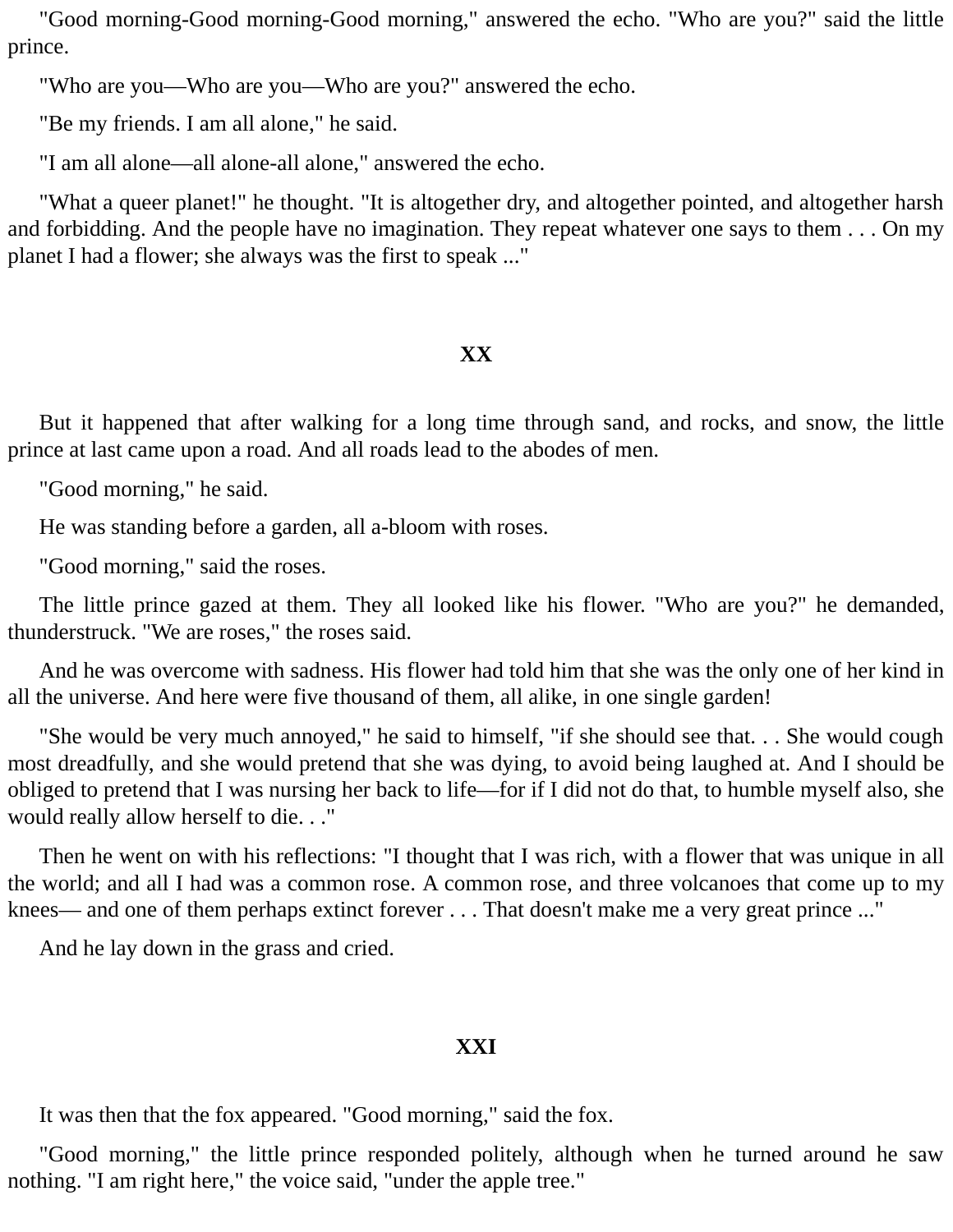"Who are you?" asked the little prince, and added, "You are very pretty to look at." "I am a fox," the fox said.

"Come and play with me," proposed the little prince. "I am so unhappy." "I cannot play with you," the fox said. "I am not tamed." "Ah! Please excuse me," said the little prince. But, after some thought, he added: "What does that mean—'tame'?"

"You do not live here," said the fox. "What is it that you are looking for?"

"I am looking for men," said the little prince. "What does that mean—'tame'?"

"Men," said the fox. "They have guns, and they hunt. It is very disturbing. They also raise chickens. These are their only interests. Are you looking for chickens?"

"No," said the little prince. "I am looking for friends. What does that mean-'tame'?" "It is an act too often neglected," said the fox. It means to establish ties." "To establish ties'?"

"Just that," said the fox. "To me, you are still nothing more than a little boy who is just like a hundred thousand other little boys. And I have no need of you. And you, on your part, have no need of me. To you, I am nothing more than a fox like a hundred thousand other foxes. But if you tame me, then we shall need each other. To me, you will be unique in all the world. To you, I shall be unique in all the world . . ."

"I am beginning to understand," said the little prince. "There is a flower ... I think that she has tamed me . .

"It is possible," said the fox. "On the Earth one sees all sorts of things."

"Oh, but this is not on the Earth!" said the little prince.

The fox seemed perplexed, and very curious.

"On another planet?"

"Yes."

"Are there hunters on that planet?" "No."

"Ah, that is interesting! Are there chickens?" "No."

"Nothing is perfect," sighed the fox. But he came back to his idea.

"My life is very monotonous," the fox said. "I hunt chickens; men hunt me. All the chickens are just alike, and all the men are just alike. And, in consequence, I am a little bored. But if you tame me, it will be as if the sun came to shine on my life. I shall know the sound of a step that will be different from all the others. Other steps send me hurrying back underneath the ground. Yours will call me, like music, out of my burrow. And then look: you see the grain-fields down yonder? I do not eat bread. Wheat is of no use to me. The wheat fields have nothing to say to me. And that is sad. But you have hair that is the color of gold. Think how wonderful that will be when you have tamed me! The grain, which is also golden, will bring me back the thought of you. And I shall love to listen to the wind in the wheat. . ."

The fox gazed at the little prince, for a long time.

"Please—tame me!" he said.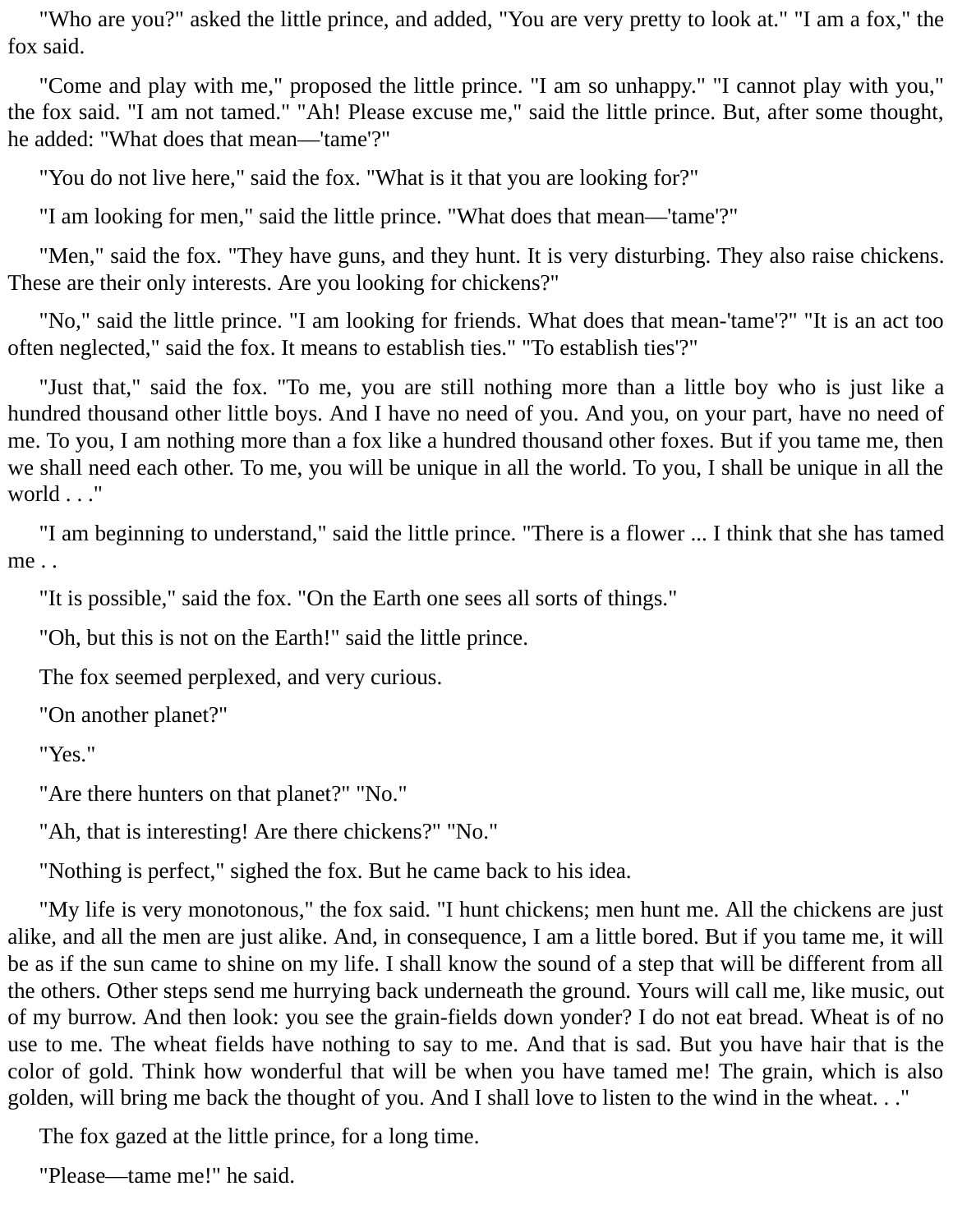"I want to, very much," the little prince replied. "But I have not much time. I have friends to discover, and a great many things to understand."

"One only understands the things that one tames," said the fox. "Men have no more time to understand anything. They buy things all ready made at the shops. But there is no shop anywhere where one can buy friendship, and so men have no friends any more. If you want a friend, tame me ..."

"What must I do, to tame you?" asked the little prince.

"You must be very patient," replied the fox. "First you will sit down at a little distance from me like that— in the grass. I shall look at you out of the corner of my eye, and you will say nothing. Words are the source of misunderstandings. But you will sit a little closer to me, every day ..."

The next day the little prince came back.

"It would have been better to come back at the same hour," said the fox. "If, for example, you come at four o'clock in the afternoon, then at three o'clock I shall begin to be happy. I shall feel happier and happier as the hour advances. At four o'clock, I shall already be worrying and jumping about. I shall show you how happy I am! But if you come at just any time, I shall never know at what hour my heart is to be ready to greet you . . . One must observe the proper rites ..."

"What is a rite?" asked the little prince.

"Those also are actions too often neglected," said the fox. "They are what make one day different from other days, one hour from other hours. There is a rite, for example, among my hunters. Every Thursday they dance with the village girls. So Thursday is a wonderful day for me! I can take a walk as far as the vineyards. But if the hunters danced at just any time, every day would be like every other day, and I should never have any vacation at all."

So the little prince tamed the fox. And when the hour of his departure drew near-"Ah," said the fox, "I shall cry."

"It is your own fault," said the little prince. "I never wished you any sort of harm; but you wanted me to tame you ..."

"Yes, that is so," said the fox.

"But now you are going to cry!" said the little prince.

"Yes, that is so," said the fox.

"Then it has done you no good at all!"

"It has done me good," said the fox, "because of the color of the wheat fields." And then he added:

"Go and look again at the roses. You will understand now that yours is unique in all the world. Then come back to say goodbye to me, and I will make you a present of a secret."

The little prince went away, to look again at the roses.

"You are not at all like my rose," he said. "As yet you are nothing. No one has tamed you, and you have tamed no one. You are like my fox when I first knew him. He was only a fox like a hundred thousand other foxes. But I have made him my friend, and now he is unique in all the world."

And the roses were very much embarrassed.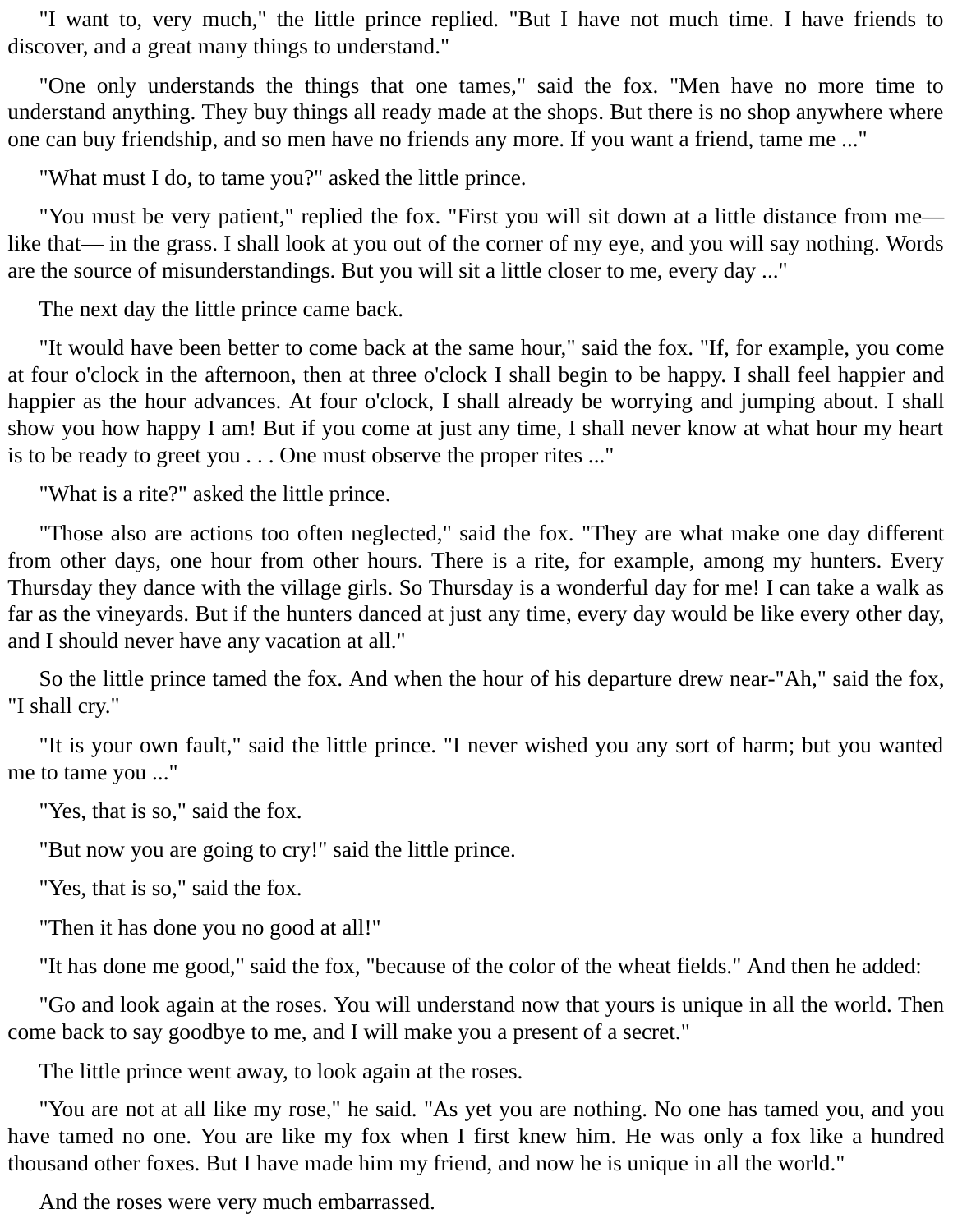"You are beautiful, but you are empty," he went on. "One could not die for you. To be sure, an ordinary passerby would think that my rose looked just like you—the rose that belongs to me. But in herself alone she is more important than all the hundreds of you other roses: because it is she that I have watered; because it is she that I have put under the glass globe; because it is she that I have sheltered behind the screen; because it is for her that I have killed the caterpillars (except the two or three that we saved to become butterflies); because it is she that I have listened to, when she grumbled, or boasted, or ever sometimes when she said nothing. Because she is my rose.

And he went back to meet the fox. "Goodbye," he said.

"Goodbye," said the fox. "And now here is my secret, a very simple secret: It is only with the heart that one can see rightly; what is essential is invisible to the eye."

"What is essential is invisible to the eye," the little prince repeated, so that he would be sure to remember.

"It is the time you have wasted for your rose that makes your rose so important."

"It is the time I have wasted for my rose—" said the little prince, so that he would be sure to remember.

"Men have forgotten this truth," said the fox. "But you must not forget it. You become responsible, forever, for what you have tamed. You are responsible for your rose . . ."

"I am responsible for my rose," the little prince repeated, so that he would be sure to remember.

#### **XXII**

"Good morning," said the little prince. "Good morning," said the railway switchman. "What do you do here?" the little prince asked.

"I sort out travelers, in bundles of a thousand," said the switchman. "I send off the trains that carry them: now to the right, now to the left."

And a brilliantly lighted express train shook the switchman's cabin as it rushed by with a roar like thunder.

"They are in a great hurry," said the little prince. "What are they looking for?"

"Not even the locomotive engineer knows that," said the switchman.

And a second brilliantly lighted express thundered by, in the opposite direction.

"Are they coming back already?" demanded the little prince.

"These are not the same ones," said the switchman. "It is an exchange."

"Were they not satisfied where they were?" asked the little prince.

"No one is ever satisfied where he is," said the switchman.

And they heard the roaring thunder of a third brilliantly lighted express.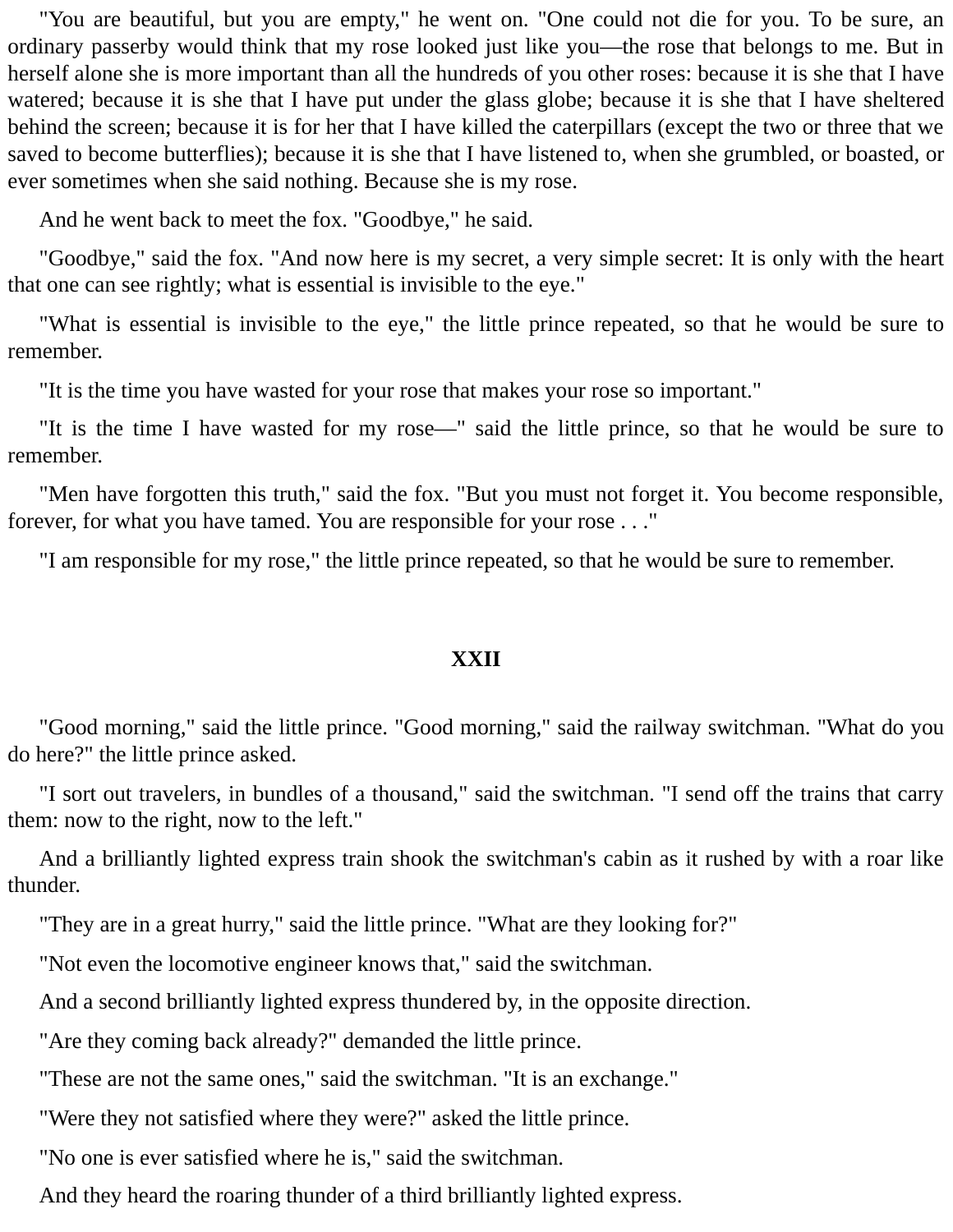"Are they pursuing the first travelers?" demanded the little prince.

"They are pursuing nothing at all," said the switchman. "They are asleep in there, or if they are not asleep they are yawning. Only the children are flattening their noses against the windowpanes."

"Only the children know what they are looking for," said the little prince. "They waste their time over a rag doll and it becomes very important to them; and if anybody takes it away from them, they cry ..."

"They are lucky," the switchman said.

# **XXIII**

"Good morning," said the little prince. "Good morning," said the merchant.

This was a merchant who sold pills that had been invented to quench thirst. You need only swallow one pill a week, and you would feel no need of anything to drink.

"Why are you selling those?" asked the little prince.

"Because they save a tremendous amount of time," said the merchant. "Computations have been made by experts. With these pills, you save fifty-three minutes in every week."

"And what do I do with those fifty-three minutes?"

"Anything you like ..."

"As for me," said the little prince to himself, "if I had fifty-three minutes to spend as I liked, I should walk at my leisure toward a spring of fresh water."

#### **XXIV**

It was now the eighth day since I had had my accident in the desert, and I had listened to the story of the merchant as I was drinking the last drop of my water supply.

"Ah," I said to the little prince, "these memories of yours are very charming; but I have not yet succeeded in repairing my plane; I have nothing more to drink; and I, too, should be very happy if I could walk at my leisure toward a spring of fresh water!"

"My friend the fox-" the little prince said to me.

"My dear little man, this is no longer a matter that has anything to do with the fox!" "Why not?"

"Because I am about to die of thirst..."

He did not follow my reasoning, and he answered me:

"It is a good thing to have had a friend, even if one is about to die. I, for instance, am very glad to have had a fox as a friend ..."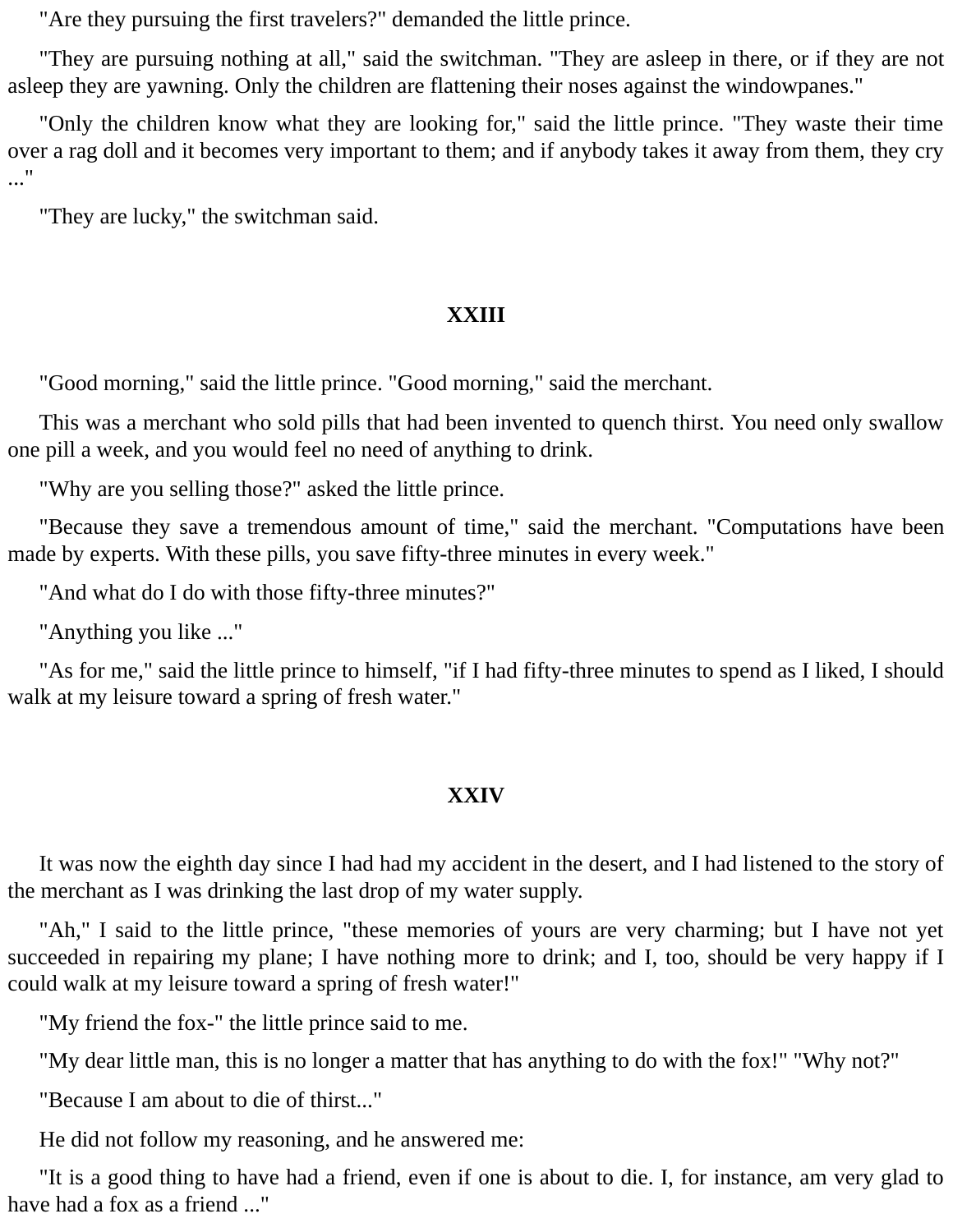"He has no way of guessing the danger," I said to myself. "He has never been either hungry or thirsty. A little sunshine is all he needs ..."

But he looked at me steadily, and replied to my thought:

"I am thirsty, too. Let us look for a well. . ."

I made a gesture of weariness. It is absurd to look for a well, at random, in the immensity of the desert. But nevertheless we started walking.

When we had trudged along for several hours, in silence, the darkness fell, and the stars began to come out. Thirst had made me a little feverish, and I looked at them as if I were in a dream. The little prince's last words came reeling back into my memory:

"Then you are thirsty, too?" I demanded.

But he did not reply to my question. He merely said to me:

"Water may also be good for the heart..."

I did not understand this answer, but I said nothing. I knew very well that it was impossible to crossexamine him.

He was tired. He sat down. I sat down beside him. And, after a little silence, he spoke again: "The stars are beautiful, because of a flower that cannot be seen."

I replied, "Yes, that is so." And, without saying anything more, I looked across the ridges of sand that were stretched out before us in the moonlight.

"The desert is beautiful," the little prince added.

And that was true. I have always loved the desert. One sits down on a desert sand dune, sees nothing, hears nothing. Yet through the silence something throbs, and gleams . . .

"What makes the desert beautiful," said the little prince, "is that somewhere it hides a well..."

I was astonished by a sudden understanding of that mysterious radiation of the sands. When I was a little boy I lived in an old house, and legend told us that a treasure was buried there. To be sure, no one had ever known how to find it; perhaps no one had ever even looked for it. But it cast an enchantment over that house. My home was hiding a secret in the depths of its heart. . .

"Yes," I said to the little prince. "The house, the stars, the desert-what gives them their beauty is something that is invisible!"

"I am glad," he said, "that you agree with my fox."

As the little prince dropped off to sleep, I took him in my arms and set out walking once more. I felt deeply moved, and stirred. It seemed to me that I was carrying a very fragile treasure. It seemed to me, even, that there was nothing more fragile on all Earth. In the moonlight I looked at his pale forehead, his closed eyes, his locks of hair that trembled in the wind, and I said to myself: "What I see here is nothing but a shell. What is most important is invisible ..."

As his lips opened slightly with the suspicion of a half-smile, I said to myself, again: "What moves me so deeply, about this little prince who is sleeping here, is his loyalty to a flower-the image of a rose that shines through his whole being like the flame of a lamp, even when he is asleep . . ." And I felt him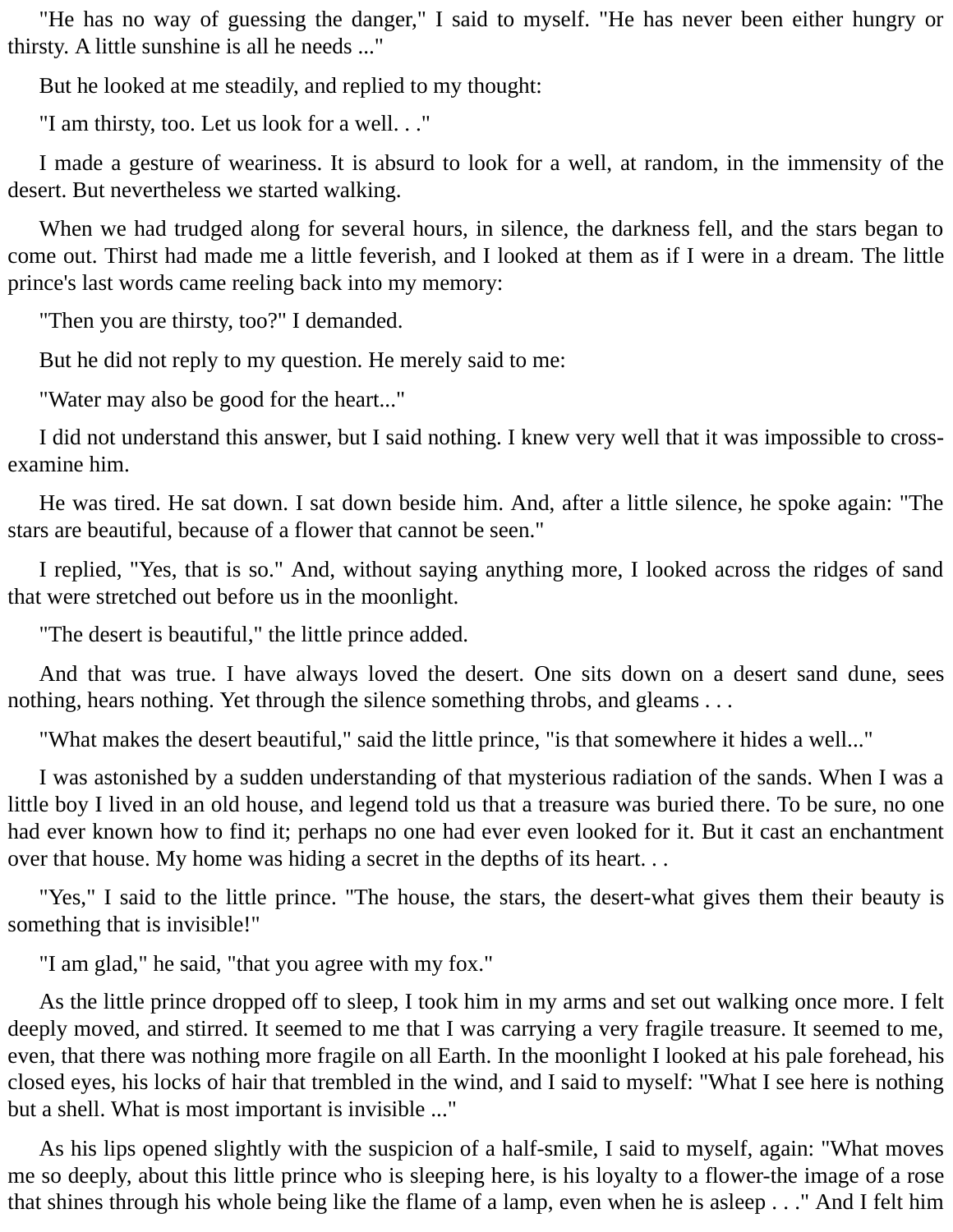to be more fragile still. I felt the need of protecting him, as if he himself were a flame that might be extinguished by a little puff of wind . . .

And, as I walked on so, I found the well, at daybreak.

# **XXV**

"Men," said the little prince, "set out on their way in express trains, but they do not know what they are looking for. Then they rush about, and get excited, and turn round and round ..."

And he added:

"It is not worth the trouble ..."

The well that we had come to was not like the wells of the Sahara. The wells of the Sahara are mere holes dug in the sand. This one was like a well in a village. But there was no village here, and I thought I must be dreaming . . .

"It is strange," I said to the little prince. "Everything is ready for use: the pulley, the bucket, the rope . . ."

He laughed, touched the rope, and set the pulley to working. And the pulley moaned, like an old weathervane which the wind has long since forgotten.

"Do you hear?" said the little prince. "We have wakened the well, and it is singing . . ." I did not want him to tire himself with the rope. "Leave it to me," I said. "It is too heavy for you."

I hoisted the bucket slowly to the edge of the well and set it there—happy, tired as I was, over my achievement. The song of the pulley was still in my ears, and I could see the sunlight shimmer in the still trembling water.

"I am thirsty for this water," said the little prince. "Give me some of it to drink . . ." And I understood what he had been looking for.

I raised the bucket to his lips. He drank, his eyes closed. It was as sweet as some special festival treat. This water was indeed a different thing from ordinary nourishment. Its sweetness was born of the walk under the stars, the song of the pulley, the effort of my arms. It was good for the heart, like a present. When I was a little boy, the lights of the Christmas tree, the music of the Midnight Mass, the tenderness of smiling faces, used to make up, so, the radiance of the gifts I received.

"The men where you live," said the little prince, "raise five thousand roses in the same garden-and they do not find in it what they are looking for."

"They do not find it," I replied.

"And yet what they are looking for could be found in one single rose, or in a little water." "Yes, that is true," I said. And the little prince added:

"But the eyes are blind. One must look with the heart..."

I had drunk the water. I breathed easily. At sunrise the sand is the color of honey. And that honey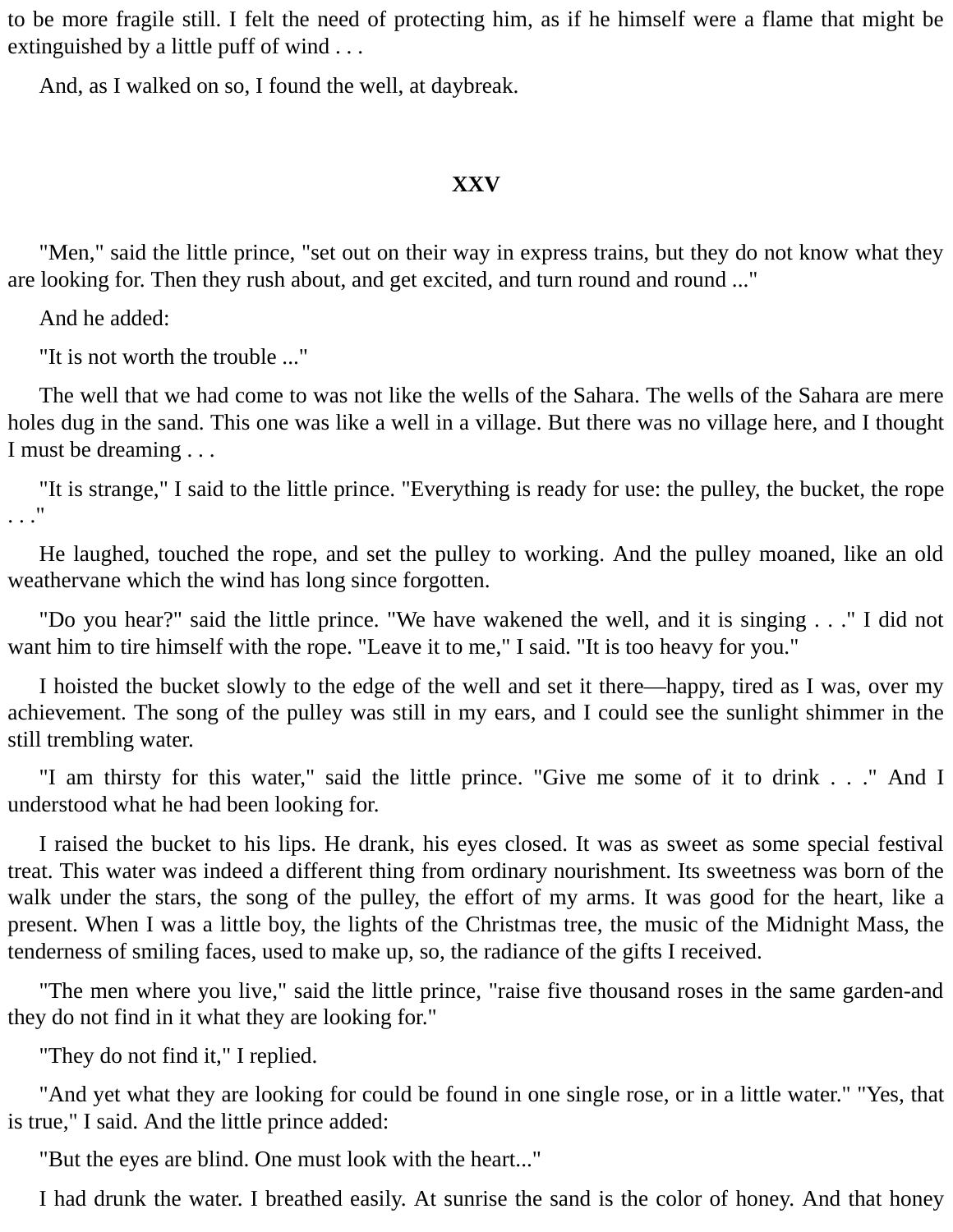color was making me happy, too. What brought me, then, this sense of grief?

"You must keep your promise," said the little prince, softly, as he sat down beside me once more. "What promise?"

"You know—a muzzle for my sheep ... I am responsible for this flower . . ."

I took my rough drafts of drawings out of my pocket. The little prince looked them over, and laughed as he said:

"Your baobabs—they look a little like cabbages." "Oh!"

I had been so proud of my baobabs!

"Your fox—his ears look a little like horns; and they are too long." And he laughed again.

"You are not fair, little prince," I said. "I don't know how to draw anything except boa constrictors from the outside and boa constrictors from the inside."

"Oh, that will be all right," he said, "children understand."

So then I made a pencil sketch of a muzzle. And as I gave it to him my heart was torn. "You have plans that I do not know about," I said. But he did not answer me. He said to me, instead:

"You know—my descent to the earth . . . Tomorrow will be its anniversary." Then, after a silence, he went on: "I came down very near here." And he flushed.

And once again, without understanding why, I had a queer sense of sorrow. One question, however, occurred to me:

"Then it was not by chance that on the morning when I first met you—a week ago—you were strolling along like that, all alone, a thousand miles from any inhabited region? You were on the your back to the place where you landed?"

The little prince flushed again.

And I added, with some hesitancy:

"Perhaps it was because of the anniversary?"

The little prince flushed once more. He never answered questions-but when one flushes does that not mean "Yes"?

"Ah," I said to him, "I am a little frightened-" But he interrupted me.

"Now you must work. You must return to your engine. I will be waiting for you here. Come back tomorrow evening ..."

But I was not reassured. I remembered the fox. One runs the risk of weeping a little, if one lets himself be tamed . . .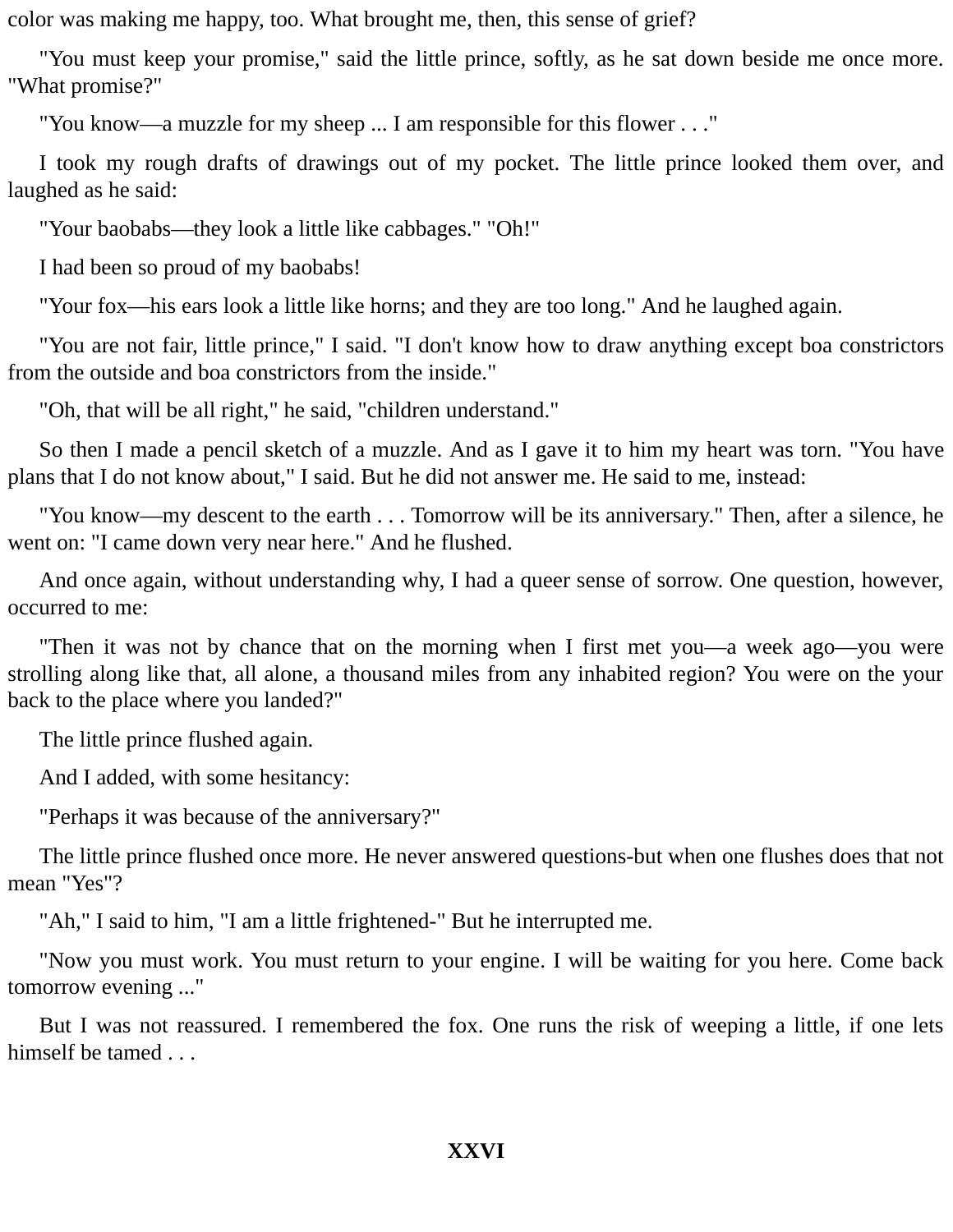Beside the well there was the ruin of an old stone wall. When I came back from my work, the next evening, I saw from some distance away my little price sitting on top of a wall, with his feet dangling. And I heard him say:

"Then you don't remember. This is not the exact spot." Another voice must have answered him, for he replied to it: "Yes, yes! It is the right day, but this is not the place."

I continued my walk toward the wall. At no time did I see or hear anyone. The little prince, however, replied once again:

"—Exactly. You will see where my track begins, in the sand. You have nothing to do but wait for me there. I shall be there tonight."

I was only twenty meters from the wall, and I still saw nothing. After a silence the little prince spoke again:

"You have good poison? You are sure that it will not make me suffer too long?" I stopped in my tracks, my heart torn asunder; but still I did not understand. "Now go away," said the little prince. "I want to get down from the wall."

I dropped my eyes, then, to the foot of the wall—and I leaped into the air. There before me, facing the little prince, was one of those yellow snakes that take just thirty seconds to bring your life to an end. Even as I was digging into my pocked to get out my revolver I made a running step back. But, at the noise I made, the snake let himself flow easily across the sand like the dying spray of a fountain, and, in no apparent hurry, disappeared, with a light metallic sound, among the stones.

I reached the wall just in time to catch my little man in my arms; his face was white as snow. "What does this mean?" I demanded. "Why are you talking with snakes?"

I had loosened the golden muffler that he always wore. I had moistened his temples, and had given him some water to drink. And now I did not dare ask him any more questions. He looked at me very gravely, and put his arms around my neck. I felt his heart beating like the heart of a dying bird, shot with someone's rifle ...

"I am glad that you have found what was the matter with your engine," he said. "Now you can go back home—"

"How do you know about that?"

I was just coming to tell him that my work had been successful, beyond anything that I had dared to hope. He made no answer to my question, but he added: "I, too, am going back home today ..." Then, sadly—

"It is much farther ... It is much more difficult. . ."

I realized clearly that something extraordinary was happening. I was holding him close in my arms as if he were a little child; and yet it seemed to me that he was rushing headlong toward an abyss from which I could do nothing to restrain him . . .

His look was very serious, like some one lost far away.

"I have your sheep. And I have the sheep's box. And I have the muzzle . . ."

And he gave me a sad smile.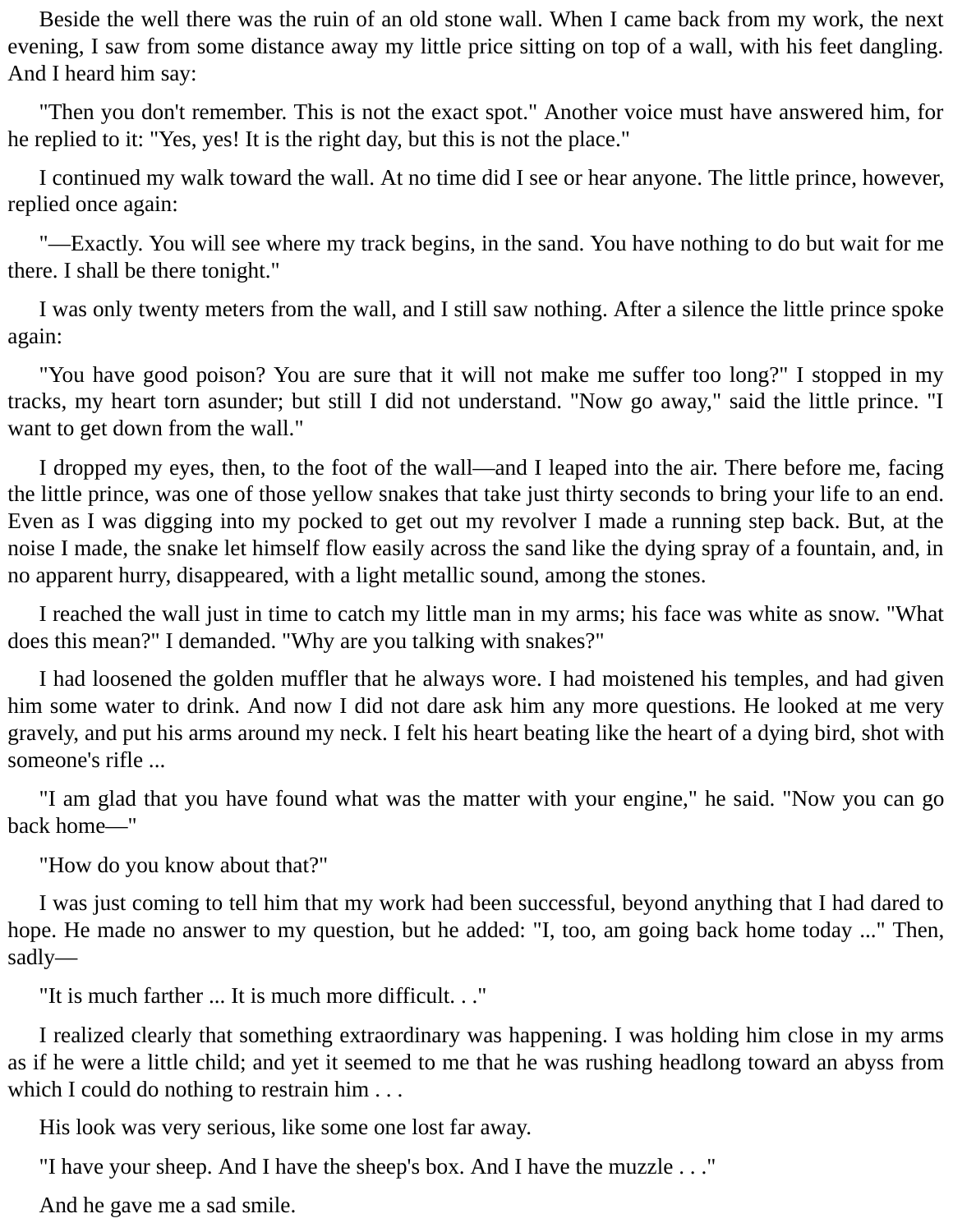I waited a long time. I could see that he was reviving little by little. "Dear little man," I said to him, "you are afraid ..." He was afraid, there was no doubt about that. But he laughed lightly. "I shall be much more afraid this evening ..."

Once again I felt myself frozen by the sense of something irreparable. And I knew that I could not bear the thought of never hearing that laughter any more. For me, it was like a spring of fresh water in the desert.

"Little man," I said, "I want to hear you laugh again."

But he said to me:

"Tonight, it will be a year . . . My star, then, can be found right above the place where I came to the Earth, a year ago ..."

"Little man," I said, "tell me that it is only a bad dream—this affair of the snake, and the meetingplace, and the star..."

But he did not answer my plea. He said to me, instead: "The thing that is important is the thing that is not seen ..." "Yes, I know . . ."

"It is just as it is with the flower. If you love a flower that lives on a star, it is sweet to look at the sky at night. All the stars are a-bloom with flowers ..."

"Yes, I know . . ."

"It is just as it is with the water. Because of the pulley, and the rope, what you gave me to drink was like music. You remember—how good it was."

"Yes, I know. . ."

"And at night you will look up at the stars. Where I live everything is so small that I cannot show you where my star is to be found. It is better, like that. My star will just be one of the stars, for you. And so you will love to watch all the stars in the heavens . . . they will all be your friends. And, besides, I am going to make you a present..."

He laughed again.

"Ah, little prince, dear little prince! I love to hear that laughter!"

"That is my present. Just that. It will be as it was when we drank the water ..."

"What are you trying to say?"

"All men have the stars," he answered, "but they are not the same things for different people. For some, who are travelers, the stars are guides. For others they are no more than little lights in the sky. For others, who are scholars, they are problems. For my businessman they were wealth. But all these stars are silent. You—you alone-will have the stars as no one else has them-"

"What are you trying to say?"

"In one of the stars I shall be living. In one of them I shall be laughing. And so it will be as if all the stars were laughing, when you look at the sky at night. . . You-only you-will have stars that can laugh!"

And he laughed again.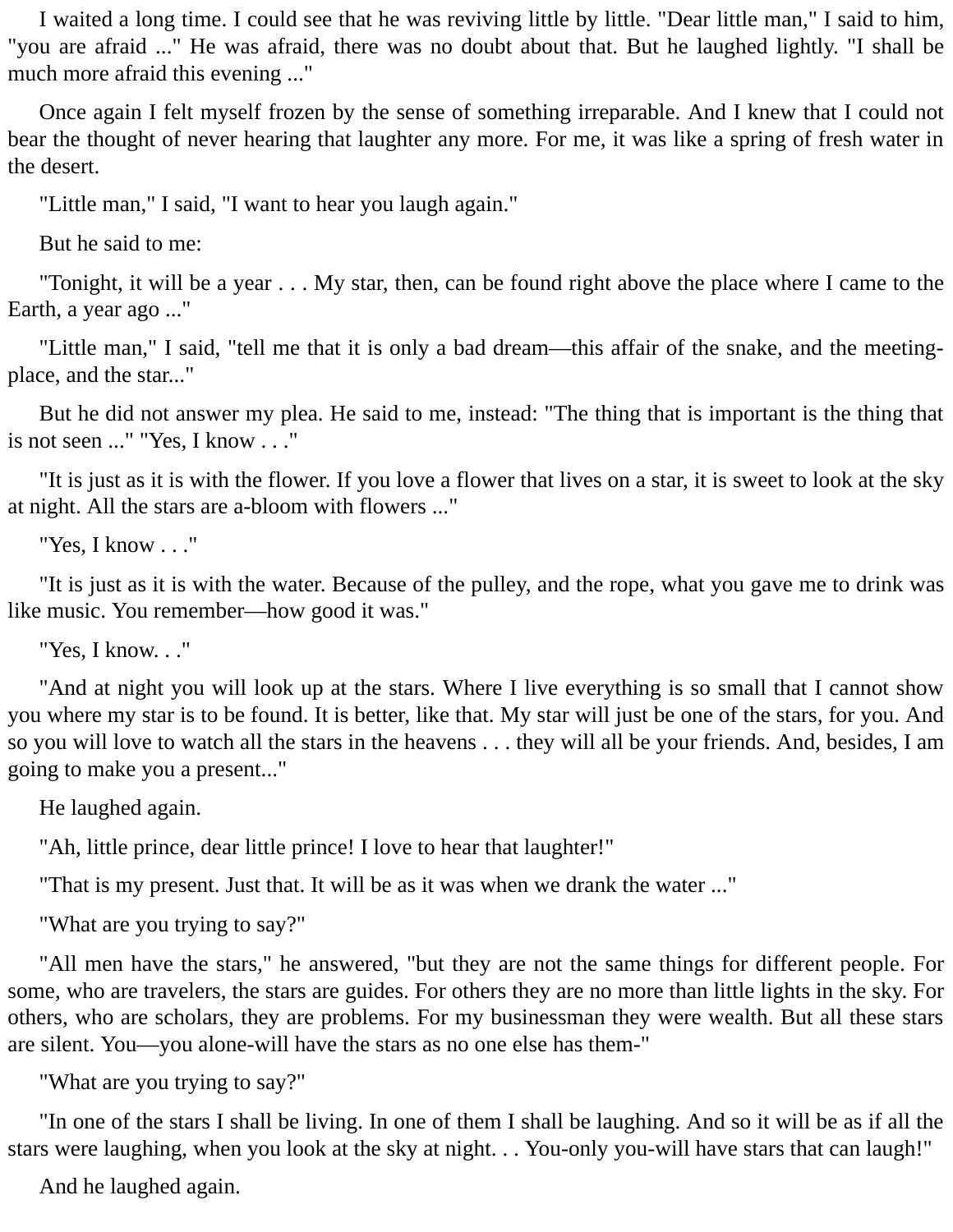"And when your sorrow is comforted (time soothes all sorrows) you will be content that you have known me. You will always be my friend. You will want to laugh with me. And you will sometimes open your window, so, for that pleasure . . . And your friends will be properly astonished to see you laughing as you look up at the sky! Then you will say to them, Yes, the stars always make me laugh!' And they will think you are crazy. It will be a very shabby trick that I shall have played on you ..."

And he laughed again.

"It will be as if, in place of the stars, I had given you a great number of little bells that knew how to laugh . .

And he laughed again. Then he quickly became serious: "Tonight—you know . . . Do not come." "I shall not leave you," I said.

"I shall look as if I were suffering. I shall look a little as if I were dying. It is like that. Do not come to see that. It is not worth the trouble ..."

"I shall not leave you."

But he was worried.

"I tell you—it is also because of the snake. He must not bite you. Snakes—they are malicious creatures. This one might bite you just for fun ..."

"I shall not leave you."

But a thought came to reassure him:

"It is true that they have no more poison for a second bite."

That night I did not see him set out on his way. He got away from me without making a sound. When I succeeded in catching up with him he was walking along with a quick and resolute step. He said to me merely:

"Ah! You are there ..."

And he took me by the hand. But he was still worrying.

"It was wrong of you to come. You will suffer. I shall look as if I were dead; and that will not be true . . ." I said nothing.

"You understand ... it is too far. I cannot carry this body with me. It is too heavy." I said nothing.

"But it will be like an old abandoned shell. There is nothing sad about old shells ..." I said nothing.

He was a little discouraged. But he made one more effort:

"You know, it will be very nice. I, too, shall look at the stars. All the stars will be wells with a rusty pulley. All the stars will pour out fresh water for me to drink ..."

I said nothing.

"That will be so amusing! You will have five hundred million little bells, and I shall have five hundred million springs of fresh water . . .

And he too said nothing more, because he was crying . . . "Here it is. Let me go on by myself."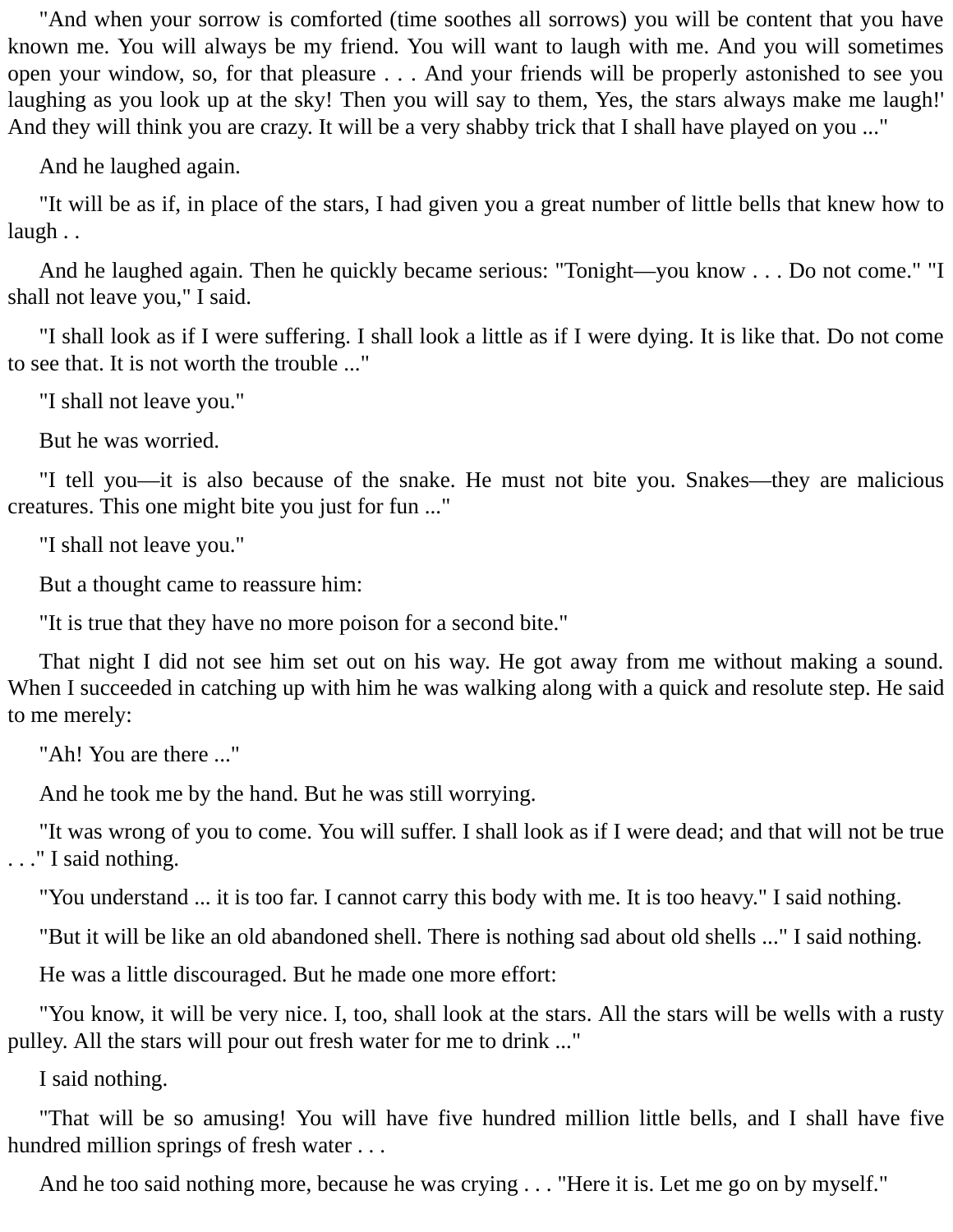And he sat down, because he was afraid. Then he said, again:

"You know—my flower ... I am responsible for her. And she is so weak! She is so naive! She has four thorns, of no use at all, to protect herself against all the world . . ."

I too sat down, because I was not able to stand up any longer.

"There now-that is all..."

He still hesitated a little; then he got up. He took one step. I could not move.

There was nothing but a flash of yellow close to his ankle. He remained motionless for an instant. He did not cry out. He fell as gently as a tree falls. There was not even any sound, because of the sand.

# **XXVII**

And now six years have already gone by ... I have never yet told this story. The companions who met me on my return were well content to see me alive. I was sad, but I told them: "I am tired."

Now my sorrow is comforted a little. That is to say-not entirely. But I know that he did go back to his planet, because I did not find his body at daybreak. It was not such a heavy body . . . and at night I love to listen to the stars. It is like five hundred million little bells . . .

But there is one extraordinary thing . . . when I drew the muzzle for the little prince, I forgot to add the leather strap to it. He will never have been able to fasten it on his sheep. So now I keep wondering: what is happening on his planet? Perhaps the sheep has eaten the flower . . .

At one time I say to myself: "Surely not! The little prince shuts his flower under her glass globe every night, and he watches over his sheep very carefully . . ." Then I am happy. And there is sweetness in the laughter of all the stars.

But at another time I say to myself: "At some moment or other one is absent-minded, and that is enough! On some one evening he forgot the glass globe, or the sheep got out, without making any noise, in the night ..." And then the little bells are changed to tears . . .

Here, then, is a great mystery. For you who also love the little prince, and for me, nothing in the universe can be the same if somewhere, we do not know where, a sheep that we never saw has-yes or no?-eaten a rose . . .

Look up at the sky. Ask yourselves: is it yes or no? Has the sheep eaten the flower? And you will see how everything changes . . .

And no grown-up will ever understand that this is a matter of so much importance!

This is, to me, the loveliest and saddest landscape in the world. It is the same as that on the preceding page, but I have drawn it again to impress it on your memory. It is here that the little prince appeared on Earth, and disappeared.

Look at it carefully so that you will be sure to recognize it in case you travel some day to the African desert. And, if you should come upon this spot, please do not hurry on. Wait for a time, exactly under